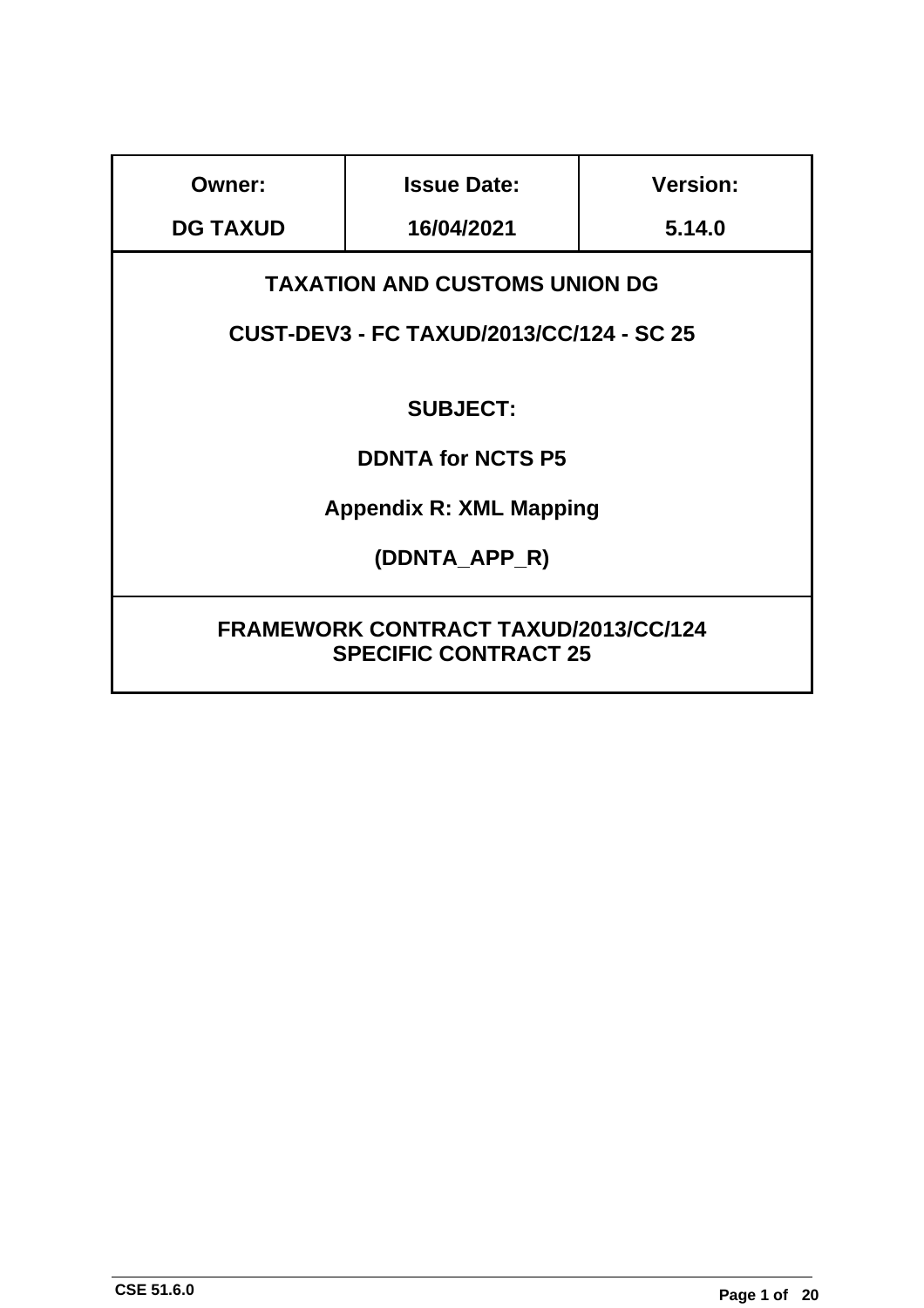**DDNTA for NCTS P5. Version 5.14.0 Aligned to DDNTA RFC-List.34 REF:DDNTA\_APP\_R Appendix R: XML Mapping 1. Introduction**

### **1. Introduction**

This Appendix R of the DDNA presents the XML-tags for all the Data Items and Data Groups used. The naming of the XML tags follows this naming convention:

 - For the Data Items: IF the string is an acronym THEN Upper Case all letters ELSE use camelCase format

 Example: MRN -> MRN Export MRN -> ExportMRN Declaration date -> declarationDate Presentation notification rejection date ->presentationNotificationRejectionDate

 - For the Data Groups: IF the string is an acronym THEN Upper Case all letters ELSE use PascalCase format

 Example: GPS -> GPS TRANSPORT EQUIPMENT -> TransportEquipment ADDITIONAL SUPPLY CHAIN ACTOR -> AdditionalSupplyChainActor CUSTOMS OFFICE OF RECOVERY AT DEPARTURE -> CustomsOfficeOfRecoveryAtDeparture

### **DDNA RFC-List Alignment**

The specific Appendix is aligned to DDNTA RFC-List.34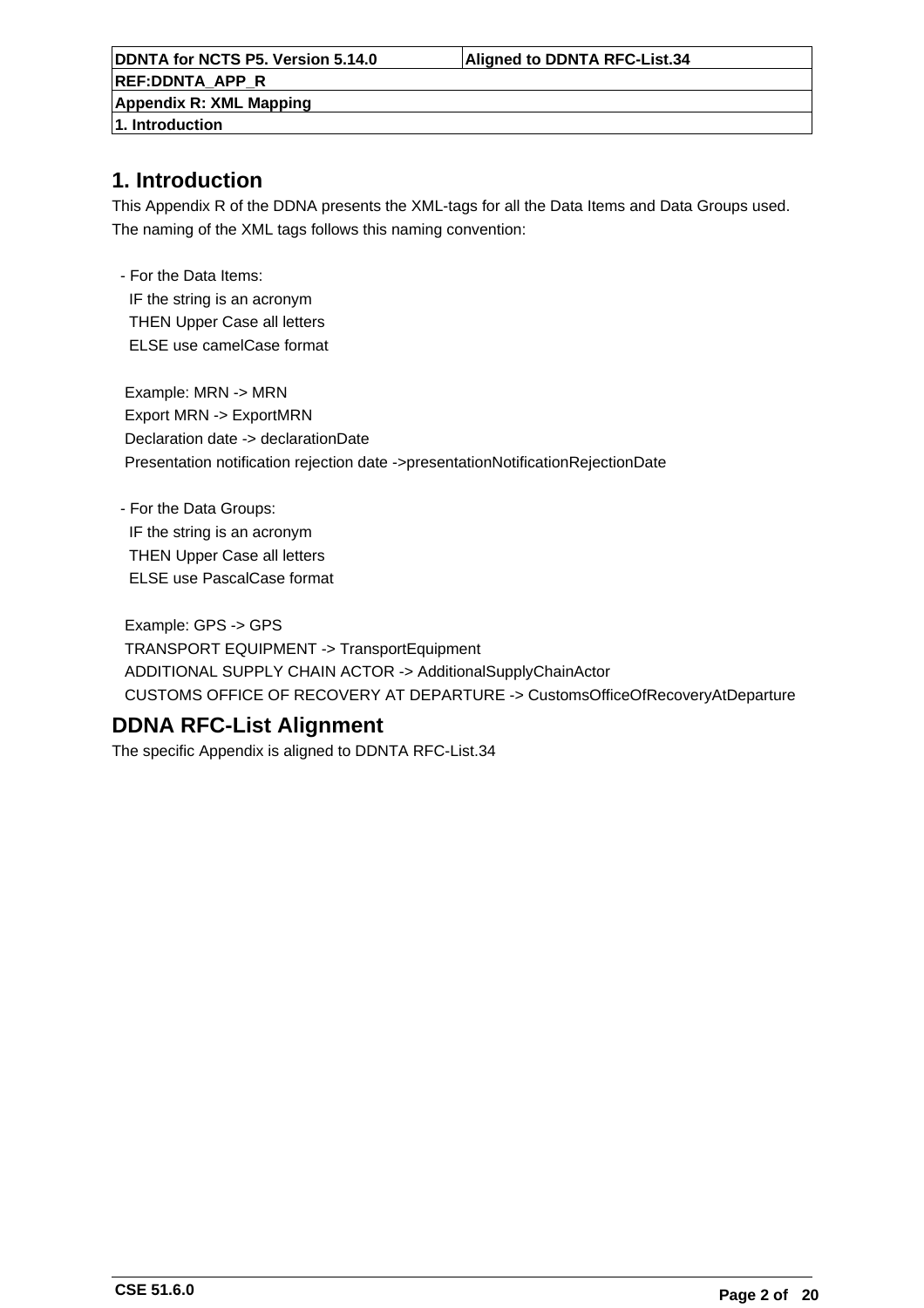**Appendix R: XML Mapping**

**2. Data Groups**

| Data-group or Data-item                                                | Data type | <b>XML-Tag</b>                           |
|------------------------------------------------------------------------|-----------|------------------------------------------|
| <b>MESSAGE</b>                                                         |           | CDxxxA                                   |
| MESSAGE.Message sender                                                 | an35      | messageSender                            |
| MESSAGE.Message recipient                                              | an35      | messageRecipient                         |
| MESSAGE.Preparation date and time                                      | an19      | preparationDateAndTime                   |
| MESSAGE.Message identification                                         | an35      | messageIdentification                    |
| MESSAGE.Message type                                                   | an6       | messageType                              |
| MESSAGE.Correlation identifier                                         | an35      | correlationIdentifier                    |
| <b>MESSAGE - HEADER</b>                                                |           | Header                                   |
| MESSAGE - HEADER.LRN                                                   | an22      | LRN                                      |
| MESSAGE - HEADER.MRN                                                   | an18      | <b>MRN</b>                               |
| MESSAGE - HEADER.LRN                                                   | an35      | LRN                                      |
| MESSAGE - HEADER.MRN                                                   | an35      | <b>MRN</b>                               |
| MESSAGE - HEADER.Status                                                | an3       | status                                   |
| MESSAGE - TRANSIT OPERATION                                            |           | <b>TransitOperation</b>                  |
| MESSAGE - TRANSIT OPERATION.AES communication purpose                  | n1        | <b>AESCommunicationPurpose</b>           |
| MESSAGE - TRANSIT OPERATION.LRN                                        | an22      | <b>LRN</b>                               |
| MESSAGE - TRANSIT OPERATION.MRN                                        | an18      | <b>MRN</b>                               |
| MESSAGE - TRANSIT OPERATION. Arrival date and time (actual)            | an19      | arrivalDateAndTimeActual                 |
| MESSAGE - TRANSIT OPERATION.Declaration type                           | an5       | declarationType                          |
| MESSAGE - TRANSIT OPERATION.Additional declaration type                | a1        | additionalDeclarationType                |
| MESSAGE - TRANSIT OPERATION. TIR Carnet number                         | an12      | <b>TIRCarnetNumber</b>                   |
| MESSAGE - TRANSIT OPERATION. Declaration submission date and time      | an19      | declarationSubmissionDateAn<br>dTime     |
| MESSAGE - TRANSIT OPERATION. Declaration acceptance date               | an10      | declarationAcceptanceDate                |
| MESSAGE - TRANSIT OPERATION.Release date                               | an10      | releaseDate                              |
| MESSAGE - TRANSIT OPERATION.Security                                   | n1        | security                                 |
| MESSAGE - TRANSIT OPERATION.Reduced dataset indicator                  | n1        | reducedDatasetIndicator                  |
| MESSAGE - TRANSIT OPERATION. Specific circumstance indicator           | an3       | specificCircumstanceIndicator            |
| MESSAGE - TRANSIT OPERATION.Arrival notification date and time         | an19      | arrivalNotificationDateAndTim<br>e       |
| MESSAGE - TRANSIT OPERATION.Simplified procedure                       | n1        | simplifiedProcedure                      |
| MESSAGE - TRANSIT OPERATION.Communication language at departure        | a2        | communicationLanguageAtDe<br>parture     |
| MESSAGE - TRANSIT OPERATION. Binding itinerary                         | n1        | bindingItinerary                         |
| MESSAGE - TRANSIT OPERATION.Release requested                          | n1        | releaseRequested                         |
| MESSAGE - TRANSIT OPERATION.Release request date and time              | an19      | releaseRequestDateAndTime                |
| MESSAGE - TRANSIT OPERATION. Other things to report                    | an512     | otherThingsToReport                      |
| MESSAGE - TRANSIT OPERATION.Amendment submission date and time         | an19      | amendmentSubmissionDateA<br>ndTime       |
| MESSAGE - TRANSIT OPERATION.Amendment acceptance date and time         | an19      | amendmentAcceptanceDateA<br>ndTime       |
| MESSAGE - TRANSIT OPERATION. Discrepancies notification date           | an10      | discrepanciesNotificationDate            |
| MESSAGE - TRANSIT OPERATION. Discrepancies notification text           | an512     | discrepanciesNotificationText            |
| MESSAGE - TRANSIT OPERATION.Request rejection reason code              | n.2       | requestRejectionReasonCode               |
| MESSAGE - TRANSIT OPERATION. Discrepancies resolved                    | an1       | discrepanciesResolved                    |
| MESSAGE - TRANSIT OPERATION. Write-off date                            | an10      | writeOffDate                             |
| MESSAGE - TRANSIT OPERATION. Cancel enquiry notification date and time | lan19     | cancelEnquiryNotificationDate<br>AndTime |
| MESSAGE - TRANSIT OPERATION.Cancel enquiry notification text           | an512     | cancelEnquiryNotificationText            |
| MESSAGE - TRANSIT OPERATION.Control notification date and time         | an19      | controlNotificationDateAndTim<br>е       |
| MESSAGE - TRANSIT OPERATION. Request on non-arrived movement date      | an10      | requestOnNonArrivedMoveme<br>ntDate      |
| MESSAGE - TRANSIT OPERATION.Recovery communication date                | an10      | recoveryCommunicationDate                |
| MESSAGE - TRANSIT OPERATION.Incident notification date and time        | an19      | incidentNotificationDateAndTi<br>me      |
| MESSAGE - TRANSIT OPERATION. Limit for response date                   | an10      | limitForResponseDate                     |
| MESSAGE - TRANSIT OPERATION.Status                                     | an3       | status                                   |
| MESSAGE - TRANSIT OPERATION.Usage cancellation date                    | an10      | usageCancellationDate                    |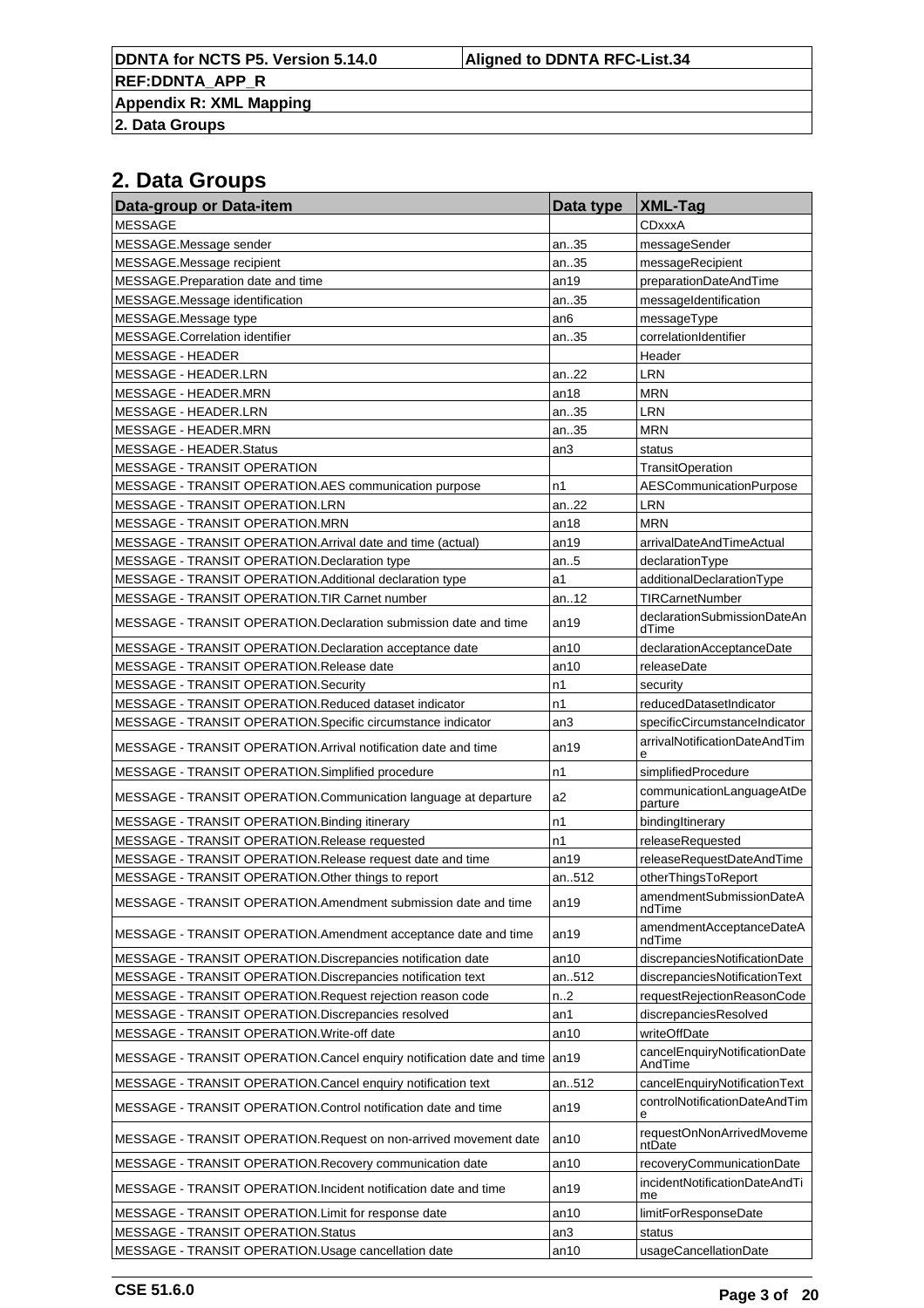#### **REF:DDNTA\_APP\_R Appendix R: XML Mapping**

| Data-group or Data-item                                                      | Data type       | <b>XML-Tag</b>                         |
|------------------------------------------------------------------------------|-----------------|----------------------------------------|
| MESSAGE - TRANSIT OPERATION.Amendment notification date and time             | an19            | amendmentNotificationDateAn<br>dTime   |
| MESSAGE - TRANSIT OPERATION. Incident flag                                   | n1              | incidentFlag                           |
| MESSAGE - TRANSIT OPERATION. Business rejection type                         | an3             | businessRejectionType                  |
| MESSAGE - TRANSIT OPERATION.Rejection date and time                          | an19            | rejectionDateAndTime                   |
| MESSAGE - TRANSIT OPERATION.Rejection code                                   | n.2             | rejectionCode                          |
| MESSAGE - TRANSIT OPERATION.Rejection reason                                 | an512           | rejectionReason                        |
| MESSAGE - TRANSIT OPERATION.Amendment type flag                              | n1              | amendmentTypeFlag                      |
| MESSAGE - TRANSIT OPERATION - EXPORT OPERATION                               |                 | <b>ExportOperation</b>                 |
| MESSAGE - TRANSIT OPERATION - EXPORT OPERATION.Sequence<br>number            | n.5             | sequenceNumber                         |
| MESSAGE - TRANSIT OPERATION - EXPORT OPERATION.MRN                           | an18            | <b>MRN</b>                             |
| MESSAGE - TRANSIT OPERATION - EXPORT OPERATION.Transit<br>procedure category | n1              | transitProcedureCategory               |
| MESSAGE - TRANSIT OPERATION.Notification type                                | n1              | notificationType                       |
| MESSAGE - TRANSIT OPERATION.No release motivation code                       | an2             | noReleaseMotivationCode                |
| MESSAGE - TRANSIT OPERATION.No release motivation text                       | an512           | noReleaseMotivationText                |
| MESSAGE - TRANSIT OPERATION.Passage date                                     | an10            | passageDate                            |
| MESSAGE - TRANSIT OPERATION.Limit date                                       | an10            | limitDate                              |
| MESSAGE - TRANSIT OPERATION.Release indicator                                | n1              | releaseIndicator                       |
| <b>MESSAGE - EXPORT OPERATION</b>                                            |                 | <b>ExportOperation</b>                 |
| MESSAGE - EXPORT OPERATION.Sequence number                                   | n.5             | sequenceNumber                         |
| MESSAGE - EXPORT OPERATION.MRN                                               | an18            | <b>MRN</b>                             |
| MESSAGE - EXPORT OPERATION - CONTROL RESULT                                  |                 | ControlResult                          |
| MESSAGE - EXPORT OPERATION - CONTROL RESULT.Code                             | an2             | code                                   |
| MESSAGE - EXPORT OPERATION - CONTROL RESULT.Date                             | an10            | date                                   |
| <b>MESSAGE - INVALIDATION</b>                                                |                 | Invalidation                           |
| MESSAGE - INVALIDATION.Request date and time                                 | an19            | requestDateAndTime                     |
| MESSAGE - INVALIDATION.Decision date and time                                | an19            | decisionDateAndTime                    |
| MESSAGE - INVALIDATION.Decision                                              | n1              | decision                               |
| MESSAGE - INVALIDATION.Initiated by customs                                  | n <sub>1</sub>  | initiatedByCustoms                     |
| MESSAGE - INVALIDATION.Justification                                         | an512           | justification                          |
| MESSAGE - CUSTOMS OFFICE OF EXIT                                             |                 | <b>CustomsOfficeOfExit</b>             |
| MESSAGE - CUSTOMS OFFICE OF EXIT.Reference number                            | an <sub>8</sub> | referenceNumber                        |
| <b>MESSAGE - RECOVERY NOTIFICATION</b>                                       |                 | RecoveryNotification                   |
|                                                                              |                 |                                        |
| MESSAGE - RECOVERY NOTIFICATION.Recovery notification date                   | an10            | recoveryNotificationDate               |
| MESSAGE - RECOVERY NOTIFICATION. Recovery notification text                  | an512           | recoveryNotificationText               |
| MESSAGE - RECOVERY NOTIFICATION.Amount claimed                               | n.16,2          | amountClaimed                          |
| MESSAGE - RECOVERY NOTIFICATION.Currency                                     | a3              | currency                               |
| <b>MESSAGE - AUTHORISATION</b>                                               |                 | Authorisation                          |
| MESSAGE - AUTHORISATION.Sequence number                                      | n.5             | sequenceNumber                         |
| MESSAGE - AUTHORISATION.Type                                                 | an. $4$         | type                                   |
| MESSAGE - AUTHORISATION.Reference number                                     | an35            | referenceNumber                        |
| MESSAGE - CUSTOMS OFFICE OF DEPARTURE                                        |                 | <b>CustomsOfficeOfDeparture</b>        |
| MESSAGE - CUSTOMS OFFICE OF DEPARTURE.Reference number                       | an <sub>8</sub> | referenceNumber                        |
| MESSAGE - CUSTOMS OFFICE OF DESTINATION                                      |                 | <b>CustomsOfficeOfDestination</b>      |
| MESSAGE - CUSTOMS OFFICE OF DESTINATION.Reference number                     | an8             | referenceNumber                        |
| MESSAGE - CUSTOMS OFFICE OF DESTINATION (DECLARED)                           |                 | CustomsOfficeOfDestinationD<br>eclared |
| MESSAGE - CUSTOMS OFFICE OF DESTINATION (DECLARED).Reference<br>number       | an8             | referenceNumber                        |
| MESSAGE - CUSTOMS OFFICE OF DESTINATION (ACTUAL)                             |                 | CustomsOfficeOfDestinationA<br>ctual   |
| MESSAGE - CUSTOMS OFFICE OF DESTINATION (ACTUAL).Reference<br>number         | an8             | referenceNumber                        |
| MESSAGE - CUSTOMS OFFICE OF DESTINATION                                      |                 | CustomsOfficeOfDestination             |
| MESSAGE - CUSTOMS OFFICE OF DESTINATION.Reference number                     | an8             | referenceNumber                        |
| MESSAGE - CUSTOMS OFFICE OF TRANSIT                                          |                 | <b>CustomsOfficeOfTransit</b>          |
| MESSAGE - CUSTOMS OFFICE OF TRANSIT.Reference number                         | an8             | referenceNumber                        |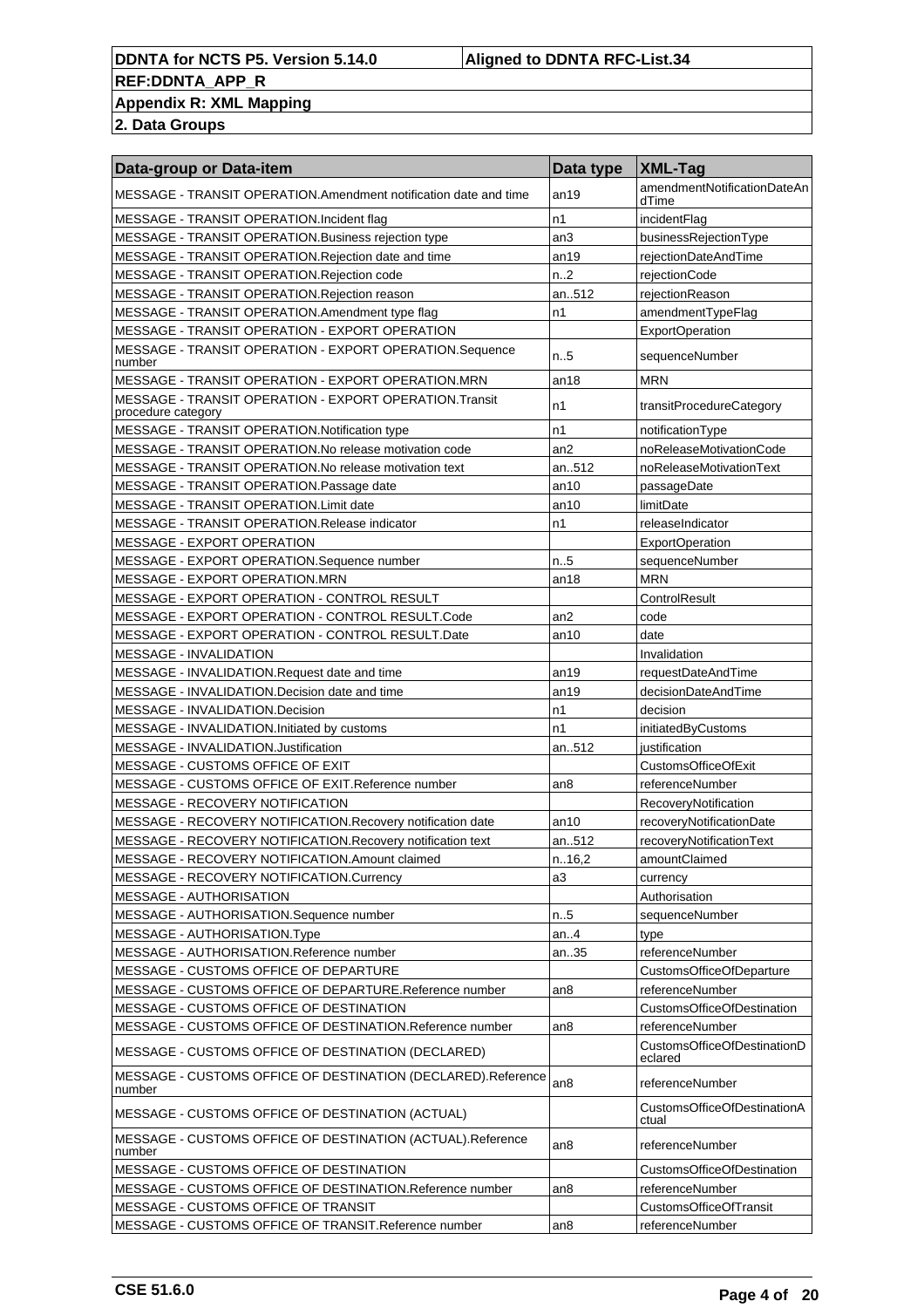#### **REF:DDNTA\_APP\_R Appendix R: XML Mapping**

| Data-group or Data-item                                                              | Data type       | <b>XML-Tag</b>                            |
|--------------------------------------------------------------------------------------|-----------------|-------------------------------------------|
| MESSAGE - CUSTOMS OFFICE OF TRANSIT (DECLARED)                                       |                 | CustomsOfficeOfTransitDeclar<br>ed        |
| MESSAGE - CUSTOMS OFFICE OF TRANSIT (DECLARED).Sequence<br>number                    | n.5             | sequenceNumber                            |
| MESSAGE - CUSTOMS OFFICE OF TRANSIT (DECLARED).Reference<br>number                   | an8             | referenceNumber                           |
| MESSAGE - CUSTOMS OFFICE OF TRANSIT (DECLARED). Arrival date and<br>time (estimated) | an19            | arrivalDateAndTimeEstimated               |
| MESSAGE - CUSTOMS OFFICE OF TRANSIT (ACTUAL)                                         |                 | CustomsOfficeOfTransitActual              |
| MESSAGE - CUSTOMS OFFICE OF TRANSIT (ACTUAL). Sequence number                        | n.5             | sequenceNumber                            |
| MESSAGE - CUSTOMS OFFICE OF TRANSIT (ACTUAL). Reference number                       | an <sub>8</sub> | referenceNumber                           |
| MESSAGE - CUSTOMS OFFICE OF TRANSIT (ACTUAL). Guarantee not<br>valid for country     | n1              | guaranteeNotValidForCountry               |
| MESSAGE - CUSTOMS OFFICE OF EXIT FOR TRANSIT                                         |                 | CustomsOfficeOfExitForTransi              |
| MESSAGE - CUSTOMS OFFICE OF EXIT FOR TRANSIT. Reference number and                   |                 | referenceNumber                           |
| MESSAGE - CUSTOMS OFFICE OF EXIT FOR TRANSIT (DECLARED)                              |                 | CustomsOfficeOfExitForTransi<br>tDeclared |
| MESSAGE - CUSTOMS OFFICE OF EXIT FOR TRANSIT<br>(DECLARED).Sequence number           | n.5             | sequenceNumber                            |
| MESSAGE - CUSTOMS OFFICE OF EXIT FOR TRANSIT<br>(DECLARED).Reference number          | an8             | referenceNumber                           |
| MESSAGE - CUSTOMS OFFICE OF EXIT FOR TRANSIT (ACTUAL)                                |                 | CustomsOfficeOfExitForTransi<br>tActual   |
| MESSAGE - CUSTOMS OFFICE OF EXIT FOR TRANSIT<br>(ACTUAL).Sequence number             | n.5             | sequenceNumber                            |
| MESSAGE - CUSTOMS OFFICE OF EXIT FOR TRANSIT<br>(ACTUAL).Reference number            | an8             | referenceNumber                           |
| MESSAGE - CUSTOMS OFFICE OF INCIDENT REGISTRATION                                    |                 | CustomsOfficeOfIncidentRegi<br>stration   |
| MESSAGE - CUSTOMS OFFICE OF INCIDENT REGISTRATION.Sequence<br>number                 | n.5             | sequenceNumber                            |
| MESSAGE - CUSTOMS OFFICE OF INCIDENT REGISTRATION.Reference<br>number                | an8             | referenceNumber                           |
| MESSAGE - CUSTOMS OFFICE OF RECOVERY REQUESTING                                      |                 | CustomsOfficeOfRecoveryRe<br>questing     |
| MESSAGE - CUSTOMS OFFICE OF RECOVERY REQUESTING.Reference<br>number                  | an <sub>8</sub> | referenceNumber                           |
| MESSAGE - CUSTOMS OFFICE OF RECOVERY REQUESTING -<br>CONTACT PERSON                  |                 | ContactPerson                             |
| MESSAGE - CUSTOMS OFFICE OF RECOVERY REQUESTING -<br>CONTACT PERSON.Name             | an70            | name                                      |
| MESSAGE - CUSTOMS OFFICE OF RECOVERY REQUESTING -<br>CONTACT PERSON.Phone number     | an35            | phoneNumber                               |
| MESSAGE - CUSTOMS OFFICE OF RECOVERY REQUESTING -<br>CONTACT PERSON.E-mail address   | an256           | eMailAddress                              |
| MESSAGE - CUSTOMS OFFICE OF RECOVERY REQUESTED                                       |                 | CustomsOfficeOfRecoveryRe<br>quested      |
| MESSAGE - CUSTOMS OFFICE OF RECOVERY REQUESTED.Reference<br>number                   | an <sub>8</sub> | referenceNumber                           |
| MESSAGE - CUSTOMS OFFICE OF RECOVERY REQUESTED - CONTACT<br><b>PERSON</b>            |                 | ContactPerson                             |
| MESSAGE - CUSTOMS OFFICE OF RECOVERY REQUESTED - CONTACT<br>PERSON.Name              | an70            | name                                      |
| MESSAGE - CUSTOMS OFFICE OF RECOVERY REQUESTED - CONTACT<br>PERSON.Phone number      | an35            | phoneNumber                               |
| MESSAGE - CUSTOMS OFFICE OF RECOVERY REQUESTED - CONTACT<br>PERSON.E-mail address    | an256           | eMailAddress                              |
| MESSAGE - CUSTOMS OFFICE OF RECOVERY AT DEPARTURE                                    |                 | CustomsOfficeOfRecoveryAtD<br>eparture    |
| MESSAGE - CUSTOMS OFFICE OF RECOVERY AT<br>DEPARTURE.Reference number                | an8             | referenceNumber                           |
| MESSAGE - CUSTOMS OFFICE OF RECOVERY AT DEPARTURE -<br><b>CONTACT PERSON</b>         |                 | ContactPerson                             |
| MESSAGE - CUSTOMS OFFICE OF RECOVERY AT DEPARTURE -<br><b>CONTACT PERSON.Name</b>    | an70            | name                                      |
| MESSAGE - CUSTOMS OFFICE OF RECOVERY AT DEPARTURE -<br>CONTACT PERSON. Phone number  | an35            | phoneNumber                               |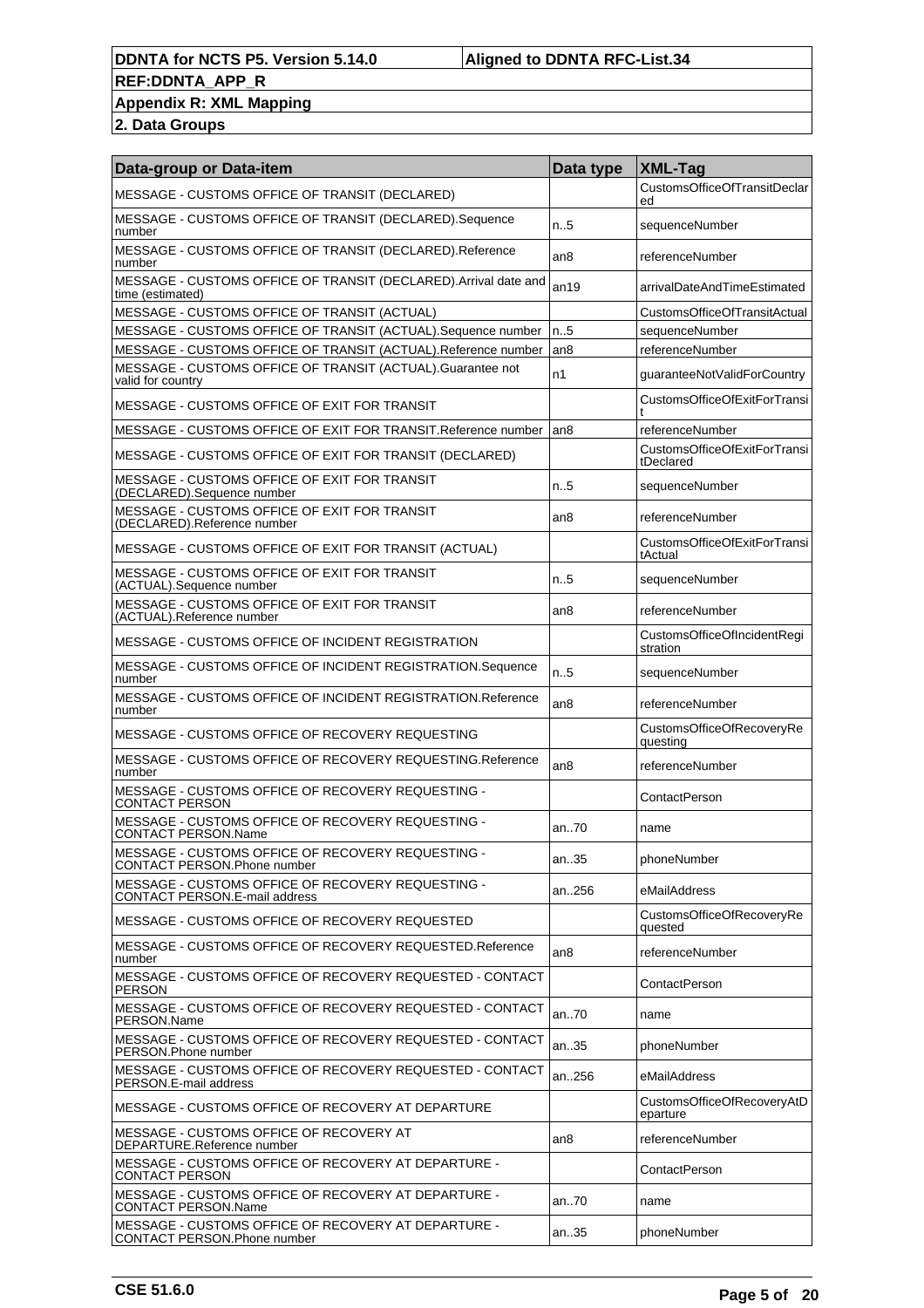### **Appendix R: XML Mapping**

| Data-group or Data-item                                                                    | Data type       | XML-Tag                                 |
|--------------------------------------------------------------------------------------------|-----------------|-----------------------------------------|
| MESSAGE - CUSTOMS OFFICE OF RECOVERY AT DEPARTURE -<br>CONTACT PERSON.E-mail address       | an256           | eMailAddress                            |
| MESSAGE - CUSTOMS OFFICE OF RECOVERY                                                       |                 | CustomsOfficeOfRecovery                 |
| MESSAGE - CUSTOMS OFFICE OF RECOVERY.Reference number                                      | an <sub>8</sub> | referenceNumber                         |
| MESSAGE - CUSTOMS OFFICE OF REQUEST                                                        |                 | CustomsOfficeOfRequest                  |
| MESSAGE - CUSTOMS OFFICE OF REQUEST.Reference number                                       | an <sub>8</sub> | referenceNumber                         |
| MESSAGE - CUSTOMS OFFICE OF REQUEST - CONTACT PERSON                                       |                 | ContactPerson                           |
| MESSAGE - CUSTOMS OFFICE OF REQUEST - CONTACT PERSON.Name   an70                           |                 | name                                    |
| MESSAGE - CUSTOMS OFFICE OF REQUEST - CONTACT<br>PERSON.Phone number                       | an.35           | phoneNumber                             |
| MESSAGE - CUSTOMS OFFICE OF REQUEST - CONTACT PERSON.E-<br>mail address                    | an256           | eMailAddress                            |
| MESSAGE - CUSTOMS OFFICE OF ENQUIRY AT DEPARTURE                                           |                 | CustomsOfficeOfEnquiryAtDe<br>parture   |
| MESSAGE - CUSTOMS OFFICE OF ENQUIRY AT DEPARTURE.Reference<br>number                       | an <sub>8</sub> | referenceNumber                         |
| MESSAGE - CUSTOMS OFFICE OF ENQUIRY AT DEPARTURE -<br><b>CONTACT PERSON</b>                |                 | ContactPerson                           |
| MESSAGE - CUSTOMS OFFICE OF ENQUIRY AT DEPARTURE -<br><b>CONTACT PERSON.Name</b>           | an70            | name                                    |
| MESSAGE - CUSTOMS OFFICE OF ENQUIRY AT DEPARTURE -<br>CONTACT PERSON.Phone number          | an35            | phoneNumber                             |
| MESSAGE - CUSTOMS OFFICE OF ENQUIRY AT DEPARTURE -<br><b>CONTACT PERSON.E-mail address</b> | an256           | eMailAddress                            |
| MESSAGE - COMPETENT CUSTOMS OFFICE AT DEPARTURE                                            |                 | CompetentCustomsOfficeAtD<br>eparture   |
| MESSAGE - COMPETENT CUSTOMS OFFICE AT DEPARTURE.Reference<br>number                        | an <sub>8</sub> | referenceNumber                         |
| MESSAGE - COMPETENT CUSTOMS OFFICE AT DEPARTURE -<br><b>CONTACT PERSON</b>                 |                 | ContactPerson                           |
| MESSAGE - COMPETENT CUSTOMS OFFICE AT DEPARTURE -<br><b>CONTACT PERSON.Name</b>            | an70            | name                                    |
| MESSAGE - COMPETENT CUSTOMS OFFICE AT DEPARTURE -<br><b>CONTACT PERSON.Phone number</b>    | an35            | phoneNumber                             |
| MESSAGE - COMPETENT CUSTOMS OFFICE AT DEPARTURE -<br>CONTACT PERSON.E-mail address         | an256           | eMailAddress                            |
| MESSAGE - COMPETENT CUSTOMS OFFICE AT DESTINATION                                          |                 | CompetentCustomsOfficeAtD<br>estination |
| MESSAGE - COMPETENT CUSTOMS OFFICE AT<br>DESTINATION.Reference number                      | an8             | referenceNumber                         |
| MESSAGE - COMPETENT CUSTOMS OFFICE AT DESTINATION -<br><b>CONTACT PERSON</b>               |                 | ContactPerson                           |
| MESSAGE - COMPETENT CUSTOMS OFFICE AT DESTINATION -<br>CONTACT PERSON.Name                 | an70            | name                                    |
| MESSAGE - COMPETENT CUSTOMS OFFICE AT DESTINATION -<br><b>CONTACT PERSON.Phone number</b>  | an35            | phoneNumber                             |
| MESSAGE - COMPETENT CUSTOMS OFFICE AT DESTINATION -<br>CONTACT PERSON.E-mail address       | an256           | eMailAddress                            |
| MESSAGE - HOLDER OF THE TRANSIT PROCEDURE                                                  |                 | HolderOfTheTransitProcedure             |
| MESSAGE - HOLDER OF THE TRANSIT PROCEDURE.Identification number an17                       |                 | identificationNumber                    |
| MESSAGE - HOLDER OF THE TRANSIT PROCEDURE.TIR holder<br>identification number              | an17            | TIRHolderIdentificationNumbe            |
| MESSAGE - HOLDER OF THE TRANSIT PROCEDURE.Name                                             | an70            | name                                    |
| MESSAGE - HOLDER OF THE TRANSIT PROCEDURE - ADDRESS                                        |                 | Address                                 |
| MESSAGE - HOLDER OF THE TRANSIT PROCEDURE - ADDRESS. Street<br>and number                  | an.70           | streetAndNumber                         |
| MESSAGE - HOLDER OF THE TRANSIT PROCEDURE -<br>ADDRESS.Postcode                            | an17            | postcode                                |
| MESSAGE - HOLDER OF THE TRANSIT PROCEDURE - ADDRESS.City                                   | an35            | city                                    |
| MESSAGE - HOLDER OF THE TRANSIT PROCEDURE - ADDRESS.Country                                | la2             | country                                 |
| MESSAGE - HOLDER OF THE TRANSIT PROCEDURE - CONTACT<br><b>PERSON</b>                       |                 | ContactPerson                           |
| MESSAGE - HOLDER OF THE TRANSIT PROCEDURE - CONTACT<br>PERSON.Name                         | an70            | name                                    |
| MESSAGE - HOLDER OF THE TRANSIT PROCEDURE - CONTACT<br>PERSON.Phone number                 | an35            | phoneNumber                             |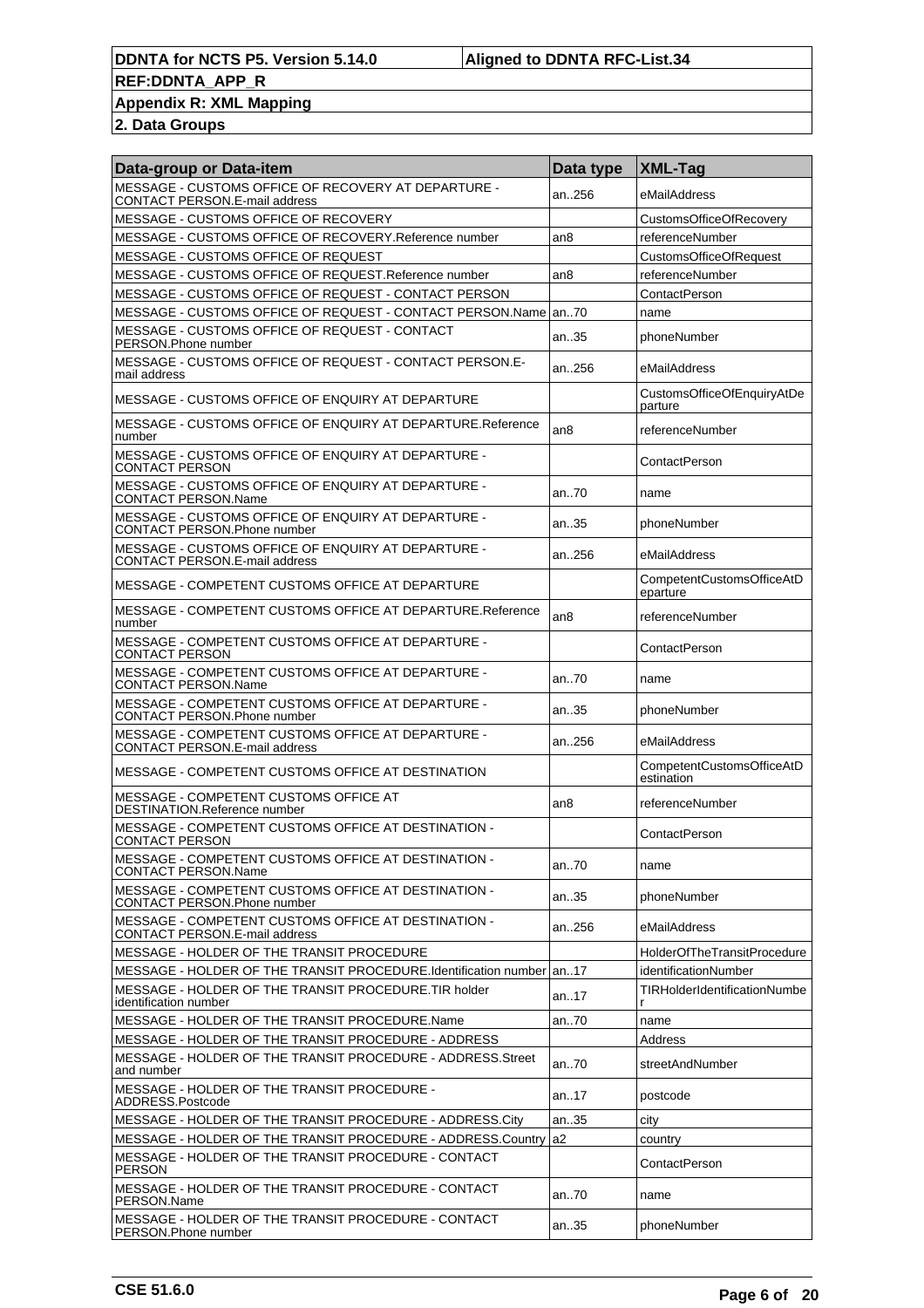## **Appendix R: XML Mapping**

| Data-group or Data-item                                                                     | Data type | <b>XML-Tag</b>                         |
|---------------------------------------------------------------------------------------------|-----------|----------------------------------------|
| MESSAGE - HOLDER OF THE TRANSIT PROCEDURE - CONTACT<br>PERSON.E-mail address                | an256     | eMailAddress                           |
| MESSAGE - RECOVERY                                                                          |           | Recovery                               |
| MESSAGE - RECOVERY.Recovery acceptance                                                      | n1        | recoveryAcceptance                     |
| MESSAGE - RECOVERY.Recovery communication date                                              | an10      | recoveryCommunicationDate              |
| MESSAGE - RECOVERY.Collection date                                                          | an10      | collectionDate                         |
| MESSAGE - RECOVERY.Text                                                                     | an512     | text                                   |
| <b>MESSAGE - GUARANTOR</b>                                                                  |           | Guarantor                              |
| MESSAGE - GUARANTOR.Identification number                                                   | an17      | identificationNumber                   |
| MESSAGE - GUARANTOR.Name                                                                    | an70      | name                                   |
| MESSAGE - GUARANTOR - ADDRESS                                                               |           | Address                                |
| MESSAGE - GUARANTOR - ADDRESS. Street and number                                            | an70      | streetAndNumber                        |
| MESSAGE - GUARANTOR - ADDRESS.Postcode                                                      | an17      | postcode                               |
| MESSAGE - GUARANTOR - ADDRESS.City                                                          | an35      | city                                   |
| MESSAGE - GUARANTOR - ADDRESS.Country                                                       | a2        | country                                |
| MESSAGE - REPRESENTATIVE                                                                    |           | Representative                         |
| MESSAGE - REPRESENTATIVE.Identification number                                              | an17      | identificationNumber                   |
| MESSAGE - REPRESENTATIVE.Status                                                             | n1        | status                                 |
| MESSAGE - REPRESENTATIVE - CONTACT PERSON                                                   |           | ContactPerson                          |
| MESSAGE - REPRESENTATIVE - CONTACT PERSON.Name                                              | an70      | name                                   |
| MESSAGE - REPRESENTATIVE - CONTACT PERSON. Phone number                                     | an35      | phoneNumber                            |
| MESSAGE - REPRESENTATIVE - CONTACT PERSON.E-mail address                                    | an256     | eMailAddress                           |
| <b>MESSAGE - TRADER AT DESTINATION</b>                                                      |           | <b>TraderAtDestination</b>             |
| MESSAGE - TRADER AT DESTINATION.Identification number                                       | an17      | identificationNumber                   |
| MESSAGE - TRADER AT DESTINATION.Communication language at<br>destination                    | a2        | communicationLanguageAtDe<br>stination |
| MESSAGE - REQUESTER                                                                         |           | Requester                              |
| MESSAGE - REQUESTER.Identification number                                                   | an17      | identificationNumber                   |
| MESSAGE - REQUESTER.Role                                                                    | n1        | role                                   |
| <b>MESSAGE - CONTROL RESULT</b>                                                             |           | ControlResult                          |
| MESSAGE - CONTROL RESULT.Code                                                               | an2       | code                                   |
| MESSAGE - CONTROL RESULT.Date                                                               | an10      | date                                   |
| MESSAGE - CONTROL RESULT. State of seals                                                    | n1        | stateOfSeals                           |
| MESSAGE - CONTROL RESULT.Controlled by                                                      | an35      | controlledBy                           |
| MESSAGE - CONTROL RESULT.Remark                                                             | an512     | remark                                 |
| MESSAGE - CONTROL RESULT. Text                                                              | an512     | text                                   |
| MESSAGE - COUNTRY INVOLVED                                                                  |           | CountryInvolved                        |
| MESSAGE - COUNTRY INVOLVED.Sequence number                                                  | $n_{.}.5$ | sequenceNumber                         |
| MESSAGE - COUNTRY INVOLVED.Country                                                          | a2        | country                                |
| <b>MESSAGE - GUARANTEE</b>                                                                  |           | Guarantee                              |
| MESSAGE - GUARANTEE.Sequence number                                                         | n.5       | sequenceNumber                         |
| MESSAGE - GUARANTEE.Guarantee type                                                          | an1       | guaranteeType                          |
| MESSAGE - GUARANTEE.Other guarantee reference                                               | an35      | otherGuaranteeReference                |
| MESSAGE - GUARANTEE - GUARANTEE REFERENCE                                                   |           | GuaranteeReference                     |
| MESSAGE - GUARANTEE - GUARANTEE REFERENCE.Sequence number                                   | n.5       | sequenceNumber                         |
| MESSAGE - GUARANTEE - GUARANTEE REFERENCE.GRN                                               | an.24     | GRN                                    |
| MESSAGE - GUARANTEE - GUARANTEE REFERENCE.Access code                                       | an4       | accessCode                             |
| MESSAGE - GUARANTEE - GUARANTEE REFERENCE.Amount to be<br>covered                           | n.16,2    | amountToBeCovered                      |
| MESSAGE - GUARANTEE - GUARANTEE REFERENCE.Amount concerned                                  | n.16,2    | amountConcerned                        |
| MESSAGE - GUARANTEE - GUARANTEE REFERENCE.Currency                                          | a3        | currency                               |
| MESSAGE - GUARANTEE - GUARANTEE REFERENCE - CUSTOMS<br>OFFICE OF GUARANTEE                  |           | <b>CustomsOfficeOfGuarantee</b>        |
| MESSAGE - GUARANTEE - GUARANTEE REFERENCE - CUSTOMS<br>OFFICE OF GUARANTEE.Reference number | an8       | referenceNumber                        |
| MESSAGE - GUARANTEE - GUARANTEE REFERENCE - VALIDITY<br><b>LIMITATION</b>                   |           | ValidityLimitation                     |
| MESSAGE - GUARANTEE - GUARANTEE REFERENCE - VALIDITY<br>LIMITATION.Sequence number          | n.5       | sequenceNumber                         |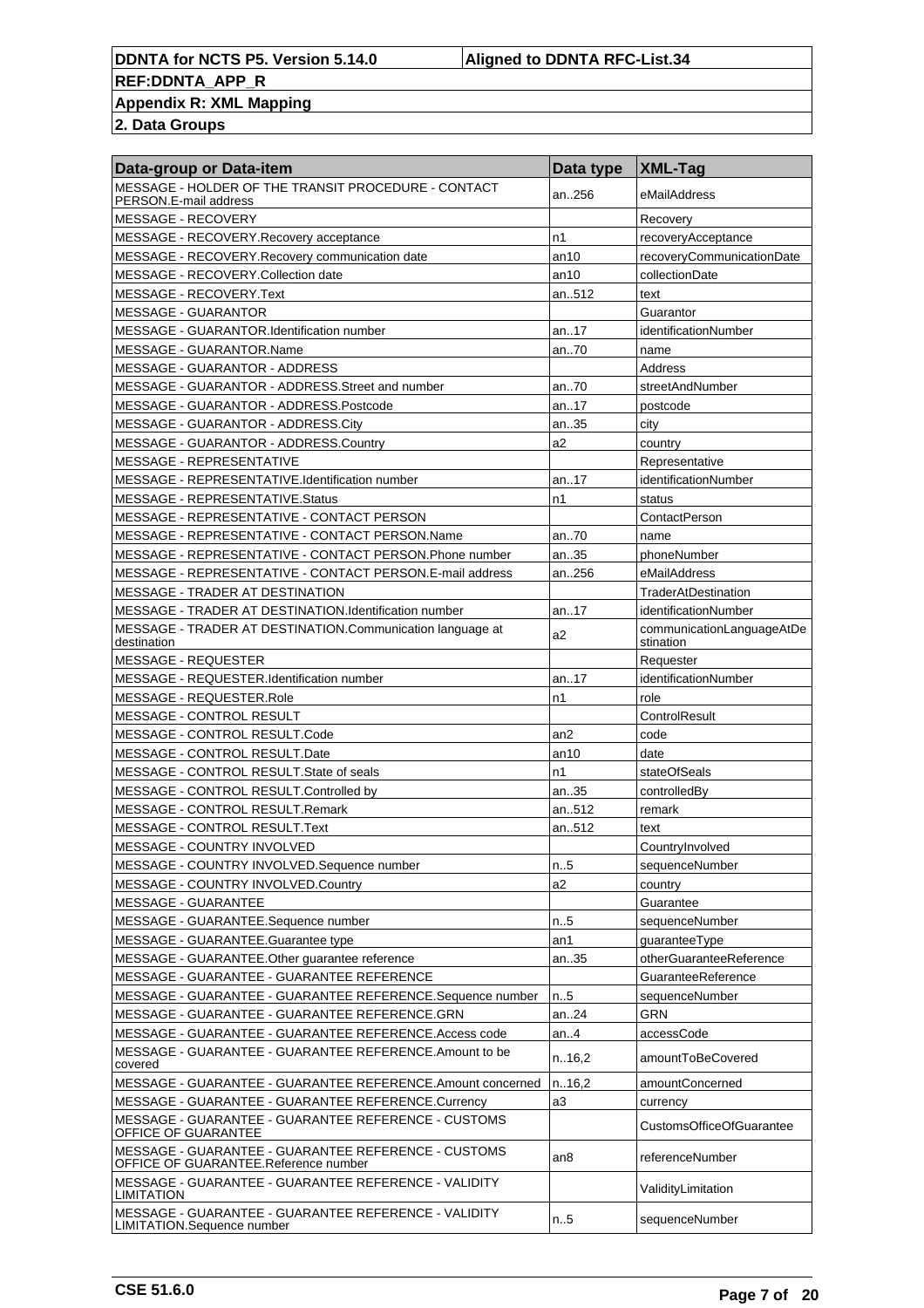### **Appendix R: XML Mapping**

| Data-group or Data-item                                                                   | Data type        | XML-Tag                            |
|-------------------------------------------------------------------------------------------|------------------|------------------------------------|
| MESSAGE - GUARANTEE - GUARANTEE REFERENCE - VALIDITY<br>LIMITATION.Guarantee not valid in | a2               | guaranteeNotValidIn                |
| MESSAGE - GUARANTEE - GUARANTEE REFERENCE - INVALID<br><b>GUARANTEE REASON</b>            |                  | InvalidGuaranteeReason             |
| MESSAGE - GUARANTEE - GUARANTEE REFERENCE - INVALID<br>GUARANTEE REASON.Sequence number   | $n_{.}5$         | sequenceNumber                     |
| MESSAGE - GUARANTEE - GUARANTEE REFERENCE - INVALID<br><b>GUARANTEE REASON.Code</b>       | an.3             | code                               |
| MESSAGE - TYPE OF CONTROLS                                                                |                  | <b>TypeOfControls</b>              |
| MESSAGE - TYPE OF CONTROLS.Sequence number                                                | n.5              | sequenceNumber                     |
| MESSAGE - TYPE OF CONTROLS. Type                                                          | an.3             | type                               |
| MESSAGE - TYPE OF CONTROLS.Text                                                           | an512            | text                               |
| <b>MESSAGE - ENQUIRY</b>                                                                  |                  | Enquiry                            |
| MESSAGE - ENQUIRY.Date                                                                    | an10             | date                               |
| MESSAGE - ENQUIRY.TC11 delivery date                                                      | an10             | TC11DeliveryDate                   |
| MESSAGE - ENQUIRY. Enquiry request date                                                   | an10             | enquiryRequestDate                 |
| MESSAGE - ENQUIRY. Enquiry response date                                                  | an10             | enquiryResponseDate                |
| MESSAGE - ENQUIRY.Information available from trader                                       | n1               | informationAvailableFromTrad<br>er |
| MESSAGE - ENQUIRY.Response code                                                           | n <sub>1</sub> 2 | responseCode                       |
| MESSAGE - ENQUIRY.Text                                                                    | an512            | text                               |
| MESSAGE - ENQUIRY.Return copy returned date                                               | an10             | returnCopyReturnedDate             |
| MESSAGE - ENQUIRY. Limit for the enquiry response date                                    | an10             | limitForTheEnquiryResponse<br>Date |
| <b>MESSAGE - RESPONSE INFORMATION</b>                                                     |                  | ResponseInformation                |
| MESSAGE - RESPONSE INFORMATION.Sequence number                                            | n.5              | sequenceNumber                     |
| MESSAGE - RESPONSE INFORMATION.Information code                                           | n2               | informationCode                    |
| MESSAGE - RESPONSE INFORMATION.Text                                                       | an512            | text                               |
| MESSAGE - REQUESTED INFORMATION                                                           |                  | RequestedInformation               |
| MESSAGE - REQUESTED INFORMATION.Sequence number                                           | n.5              | sequenceNumber                     |
| MESSAGE - REQUESTED INFORMATION.Code                                                      | n1               | code                               |
| MESSAGE - REQUESTED INFORMATION.Text                                                      | an512            | text                               |
| MESSAGE - CTL_CONTROL                                                                     |                  | <b>CTLControl</b>                  |
| MESSAGE - CTL_CONTROL.Continue unloading                                                  | n1               | continueUnloading                  |
| MESSAGE - UNLOADING REMARK                                                                |                  | UnloadingRemark                    |
| MESSAGE - UNLOADING REMARK.Conform                                                        | n1               | conform                            |
| MESSAGE - UNLOADING REMARK.Unloading completion                                           | n1               | unloadingCompletion                |
| MESSAGE - UNLOADING REMARK.Unloading date                                                 | an10             | unloadingDate                      |
| MESSAGE - UNLOADING REMARK.State of seals                                                 | n1               | stateOfSeals                       |
| MESSAGE - UNLOADING REMARK.Unloading remark                                               | an512            | unloadingRemark                    |
| <b>MESSAGE - GUARANTOR NOTIFICATION</b>                                                   |                  | <b>GuarantorNotification</b>       |
| MESSAGE - GUARANTOR NOTIFICATION.Guarantor notification date                              | an10             | guarantorNotificationDate          |
| MESSAGE - GUARANTOR NOTIFICATION.Guarantor notification text                              | an512            | quarantorNotificationText          |
| MESSAGE - AES RESULTS                                                                     |                  | <b>AESResults</b>                  |
| MESSAGE - AES RESULTS.AES communication purpose                                           | n1               | <b>AESCommunicationPurpose</b>     |
| MESSAGE - AES RESULTS.Response date and time                                              | an19             | responseDateAndTime                |
| MESSAGE - AES RESULTS.Global validation response                                          | n1               | qlobalValidationResponse           |
| MESSAGE - AES RESULTS - EXPORT OPERATION                                                  |                  | <b>ExportOperation</b>             |
| MESSAGE - AES RESULTS - EXPORT OPERATION.Sequence number                                  | n.5              | sequenceNumber                     |
| MESSAGE - AES RESULTS - EXPORT OPERATION.MRN                                              | an18             | <b>MRN</b>                         |
| MESSAGE - AES RESULTS - EXPORT OPERATION.Security                                         | n1               | security                           |
| MESSAGE - AES RESULTS - EXPORT OPERATION.Result indicator                                 | an2              | resultIndicator                    |
| MESSAGE - RISK ANALYSIS IDENTIFICATION                                                    |                  | RiskAnalysisIdentification         |
| MESSAGE - RISK ANALYSIS IDENTIFICATION.Code                                               | a1               | code                               |
|                                                                                           |                  |                                    |
| MESSAGE - RISK ANALYSIS IDENTIFICATION - RISK ANALYSIS                                    |                  | RiskAnalysis                       |
| MESSAGE - RISK ANALYSIS IDENTIFICATION - RISK ANALYSIS.Sequence<br>number                 | n.5              | sequenceNumber                     |
| MESSAGE - RISK ANALYSIS IDENTIFICATION - RISK<br>ANALYSIS. Declaration goods item number  | n.5              | declarationGoodsItemNumber         |
| MESSAGE - RISK ANALYSIS IDENTIFICATION - RISK ANALYSIS - RISK<br>ANALYSIS RESULT          |                  | RiskAnalysisResult                 |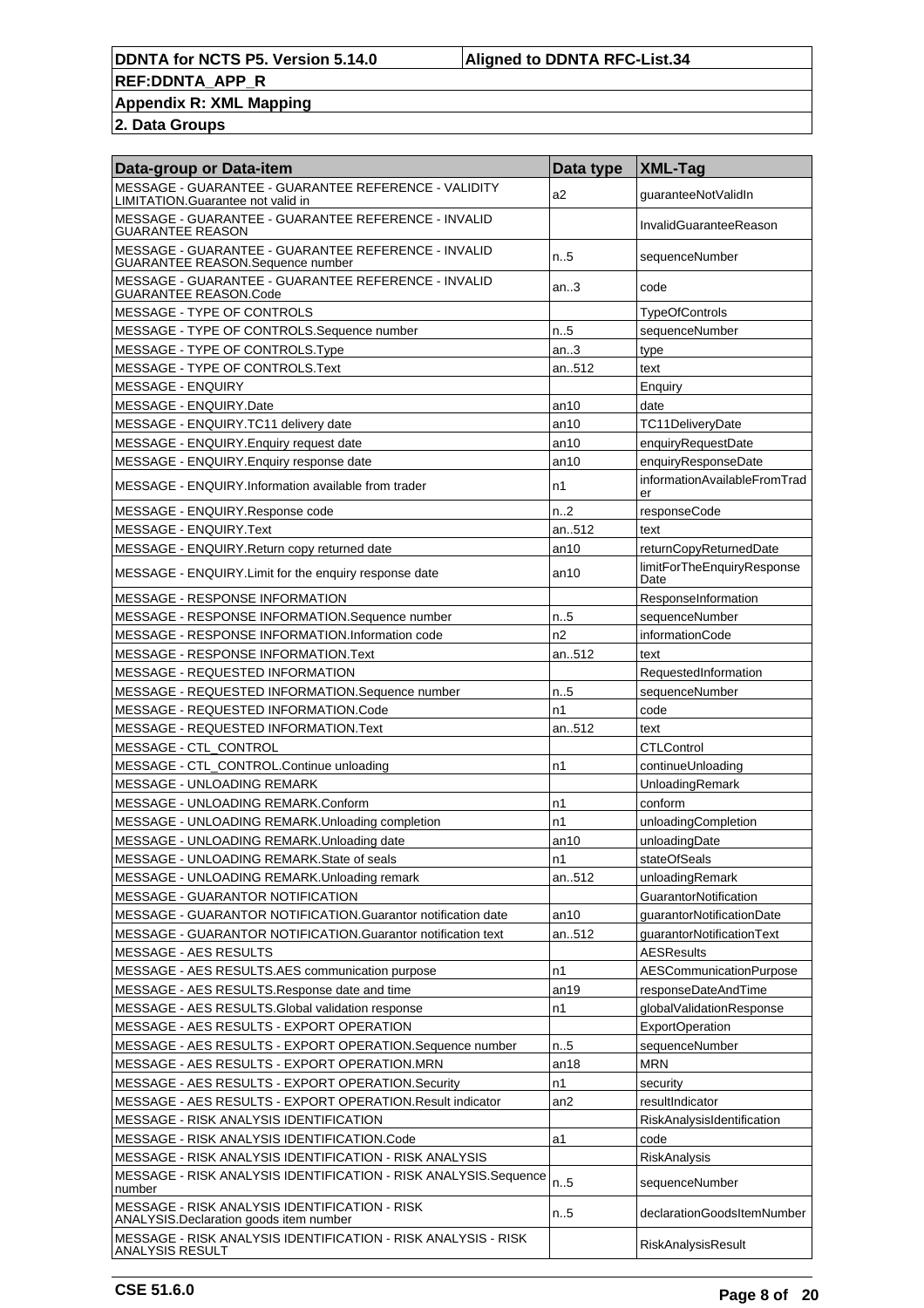### **Appendix R: XML Mapping**

| Data-group or Data-item                                                                          | Data type | <b>XML-Tag</b>                |
|--------------------------------------------------------------------------------------------------|-----------|-------------------------------|
| MESSAGE - RISK ANALYSIS IDENTIFICATION - RISK ANALYSIS - RISK<br>ANALYSIS RESULT.Sequence number | n.5       | sequenceNumber                |
| MESSAGE - RISK ANALYSIS IDENTIFICATION - RISK ANALYSIS - RISK<br>ANALYSIS RESULT.Code            | an17      | code                          |
| MESSAGE - RISK ANALYSIS IDENTIFICATION - RISK ANALYSIS - RISK<br>ANALYSIS RESULT.Risk area code  | an.7      | riskAreaCode                  |
| MESSAGE - RISK ANALYSIS IDENTIFICATION - RISK ANALYSIS - RISK<br>ANALYSIS RESULT.Text            | an512     | text                          |
| <b>MESSAGE - CONSIGNMENT</b>                                                                     |           | Consignment                   |
| MESSAGE - CONSIGNMENT.Country of dispatch                                                        | a2        | countryOfDispatch             |
| MESSAGE - CONSIGNMENT.Country of destination                                                     | a2        | countryOfDestination          |
| MESSAGE - CONSIGNMENT.Container indicator                                                        | n1        | containerIndicator            |
| MESSAGE - CONSIGNMENT.Inland mode of transport                                                   | n1        | inlandModeOfTransport         |
| MESSAGE - CONSIGNMENT. Mode of transport at the border                                           | n1        | modeOfTransportAtTheBorder    |
| MESSAGE - CONSIGNMENT.Gross mass                                                                 | n.16,6    | grossMass                     |
| MESSAGE - CONSIGNMENT.Reference number UCR                                                       | an70      | referenceNumberUCR            |
| MESSAGE - CONSIGNMENT.Reference number UCR                                                       | an35      | referenceNumberUCR            |
| <b>MESSAGE - CONSIGNMENT - CARRIER</b>                                                           |           | Carrier                       |
| MESSAGE - CONSIGNMENT - CARRIER.Identification number                                            | an17      | identificationNumber          |
| MESSAGE - CONSIGNMENT - CARRIER - CONTACT PERSON                                                 |           | ContactPerson                 |
| MESSAGE - CONSIGNMENT - CARRIER - CONTACT PERSON.Name                                            | an70      | name                          |
| MESSAGE - CONSIGNMENT - CARRIER - CONTACT PERSON.Phone<br>number                                 | an.35     | phoneNumber                   |
| MESSAGE - CONSIGNMENT - CARRIER - CONTACT PERSON.E-mail<br>address                               | an256     | eMailAddress                  |
| MESSAGE - CONSIGNMENT - CONSIGNOR                                                                |           | Consignor                     |
| MESSAGE - CONSIGNMENT - CONSIGNOR.Identification number                                          | an17      | identificationNumber          |
| MESSAGE - CONSIGNMENT - CONSIGNOR.Name                                                           | an70      | name                          |
| MESSAGE - CONSIGNMENT - CONSIGNOR - ADDRESS                                                      |           | Address                       |
| MESSAGE - CONSIGNMENT - CONSIGNOR - ADDRESS. Street and number   an70                            |           | streetAndNumber               |
| MESSAGE - CONSIGNMENT - CONSIGNOR - ADDRESS.Postcode                                             | an17      | postcode                      |
| MESSAGE - CONSIGNMENT - CONSIGNOR - ADDRESS.City                                                 | an35      | city                          |
| MESSAGE - CONSIGNMENT - CONSIGNOR - ADDRESS.Country                                              | a2        | country                       |
| MESSAGE - CONSIGNMENT - CONSIGNOR - CONTACT PERSON                                               |           | ContactPerson                 |
| MESSAGE - CONSIGNMENT - CONSIGNOR - CONTACT PERSON.Name                                          | an70      | name                          |
| MESSAGE - CONSIGNMENT - CONSIGNOR - CONTACT PERSON.Phone<br>number                               | an35      | phoneNumber                   |
| MESSAGE - CONSIGNMENT - CONSIGNOR - CONTACT PERSON.E-mail<br>address                             | an256     | eMailAddress                  |
| MESSAGE - CONSIGNMENT - CONSIGNEE                                                                |           | Consignee                     |
| MESSAGE - CONSIGNMENT - CONSIGNEE.Identification number                                          | an17      | identificationNumber          |
| MESSAGE - CONSIGNMENT - CONSIGNEE.Name                                                           | an70      | name                          |
| MESSAGE - CONSIGNMENT - CONSIGNEE - ADDRESS                                                      |           | Address                       |
| MESSAGE - CONSIGNMENT - CONSIGNEE - ADDRESS.Street and number                                    | an70      | streetAndNumber               |
| MESSAGE - CONSIGNMENT - CONSIGNEE - ADDRESS.Postcode                                             | an17      | postcode                      |
| MESSAGE - CONSIGNMENT - CONSIGNEE - ADDRESS.City                                                 | an35      | city                          |
| MESSAGE - CONSIGNMENT - CONSIGNEE - ADDRESS.Country                                              | a2        | country                       |
| MESSAGE - CONSIGNMENT - ADDITIONAL SUPPLY CHAIN ACTOR                                            |           | AdditionalSupplyChainActor    |
| MESSAGE - CONSIGNMENT - ADDITIONAL SUPPLY CHAIN<br>ACTOR.Sequence number                         | n.5       | sequenceNumber                |
| MESSAGE - CONSIGNMENT - ADDITIONAL SUPPLY CHAIN ACTOR.Role                                       | a.3       | role                          |
| MESSAGE - CONSIGNMENT - ADDITIONAL SUPPLY CHAIN<br><b>ACTOR.Identification number</b>            | an17      | identificationNumber          |
| MESSAGE - CONSIGNMENT - TRANSPORT EQUIPMENT                                                      |           | TransportEquipment            |
| MESSAGE - CONSIGNMENT - TRANSPORT EQUIPMENT.Sequence<br>number                                   | n.5       | sequenceNumber                |
| MESSAGE - CONSIGNMENT - TRANSPORT EQUIPMENT.Container<br>identification number                   | an17      | containerIdentificationNumber |
| MESSAGE - CONSIGNMENT - TRANSPORT EQUIPMENT.Number of seals                                      | n.4       | numberOfSeals                 |
| MESSAGE - CONSIGNMENT - TRANSPORT EQUIPMENT - SEAL                                               |           | Seal                          |
| MESSAGE - CONSIGNMENT - TRANSPORT EQUIPMENT -<br>SEAL.Sequence number                            | n.5       | sequenceNumber                |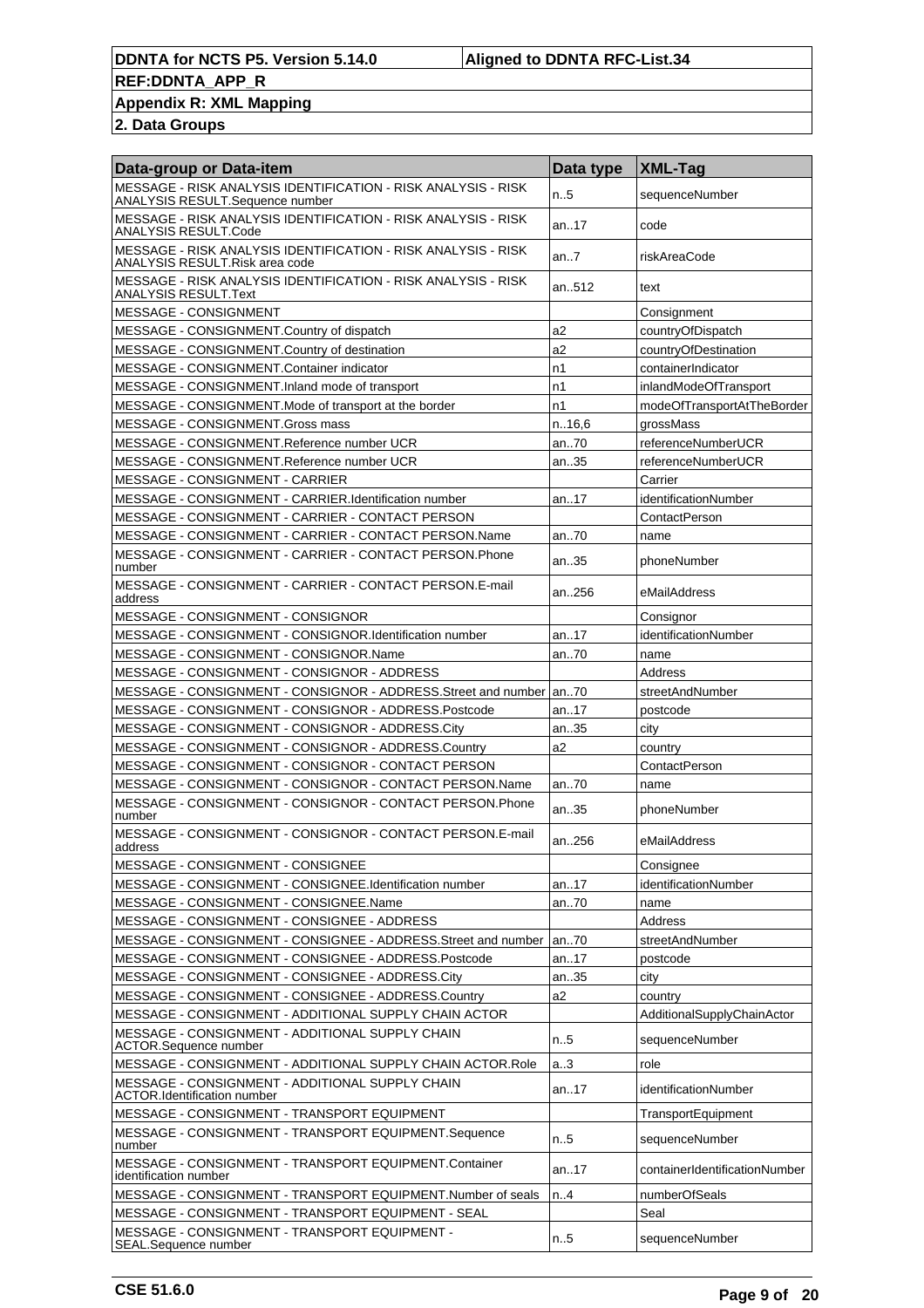## **Appendix R: XML Mapping**

| Data-group or Data-item                                                                        | Data type       | <b>XML-Tag</b>                    |
|------------------------------------------------------------------------------------------------|-----------------|-----------------------------------|
| MESSAGE - CONSIGNMENT - TRANSPORT EQUIPMENT - SEAL.Identifier                                  | an20            | identifier                        |
| MESSAGE - CONSIGNMENT - TRANSPORT EQUIPMENT - GOODS<br><b>REFERENCE</b>                        |                 | GoodsReference                    |
| MESSAGE - CONSIGNMENT - TRANSPORT EQUIPMENT - GOODS<br>REFERENCE.Sequence number               | n.5             | sequenceNumber                    |
| MESSAGE - CONSIGNMENT - TRANSPORT EQUIPMENT - GOODS<br>REFERENCE.Declaration goods item number | n.5             | declarationGoodsItemNumber        |
| MESSAGE - CONSIGNMENT - LOCATION OF GOODS                                                      |                 | LocationOfGoods                   |
| MESSAGE - CONSIGNMENT - LOCATION OF GOODS. Type of location                                    | a1              | typeOfLocation                    |
| MESSAGE - CONSIGNMENT - LOCATION OF GOODS.Qualifier of<br>identification                       | a1              | qualifierOfIdentification         |
| MESSAGE - CONSIGNMENT - LOCATION OF GOODS.Authorisation<br>number                              | an35            | authorisationNumber               |
| MESSAGE - CONSIGNMENT - LOCATION OF GOODS. Additional identifier                               | an.4            | additionalIdentifier              |
| MESSAGE - CONSIGNMENT - LOCATION OF GOODS.UN LOCODE                                            | an17            | <b>UNLocode</b>                   |
| MESSAGE - CONSIGNMENT - LOCATION OF GOODS - CUSTOMS<br><b>OFFICE</b>                           |                 | <b>CustomsOffice</b>              |
| MESSAGE - CONSIGNMENT - LOCATION OF GOODS - CUSTOMS<br>OFFICE.Reference number                 | an <sub>8</sub> | referenceNumber                   |
| MESSAGE - CONSIGNMENT - LOCATION OF GOODS - GNSS                                               |                 | <b>GNSS</b>                       |
| MESSAGE - CONSIGNMENT - LOCATION OF GOODS - GNSS.Latitude                                      | an17            | latitude                          |
| MESSAGE - CONSIGNMENT - LOCATION OF GOODS - GNSS.Longitude                                     | an17            | longitude                         |
| MESSAGE - CONSIGNMENT - LOCATION OF GOODS - ECONOMIC<br><b>OPERATOR</b>                        |                 | EconomicOperator                  |
| MESSAGE - CONSIGNMENT - LOCATION OF GOODS - ECONOMIC<br>OPERATOR.Identification number         | an. $.17$       | identificationNumber              |
| MESSAGE - CONSIGNMENT - LOCATION OF GOODS - ADDRESS                                            |                 | Address                           |
| MESSAGE - CONSIGNMENT - LOCATION OF GOODS - ADDRESS.Street<br>and number                       | an70            | streetAndNumber                   |
| MESSAGE - CONSIGNMENT - LOCATION OF GOODS -<br>ADDRESS.Postcode                                | an17            | postcode                          |
| MESSAGE - CONSIGNMENT - LOCATION OF GOODS - ADDRESS.City                                       | an35            | city                              |
| MESSAGE - CONSIGNMENT - LOCATION OF GOODS - ADDRESS.Country                                    | la2             | country                           |
| MESSAGE - CONSIGNMENT - LOCATION OF GOODS - POSTCODE<br><b>ADDRESS</b>                         |                 | PostcodeAddress                   |
| MESSAGE - CONSIGNMENT - LOCATION OF GOODS - POSTCODE<br>ADDRESS. House number                  | an. $.17$       | houseNumber                       |
| MESSAGE - CONSIGNMENT - LOCATION OF GOODS - POSTCODE<br>ADDRESS.Postcode                       | an17            | postcode                          |
| MESSAGE - CONSIGNMENT - LOCATION OF GOODS - POSTCODE<br>ADDRESS.Country                        | a2              | country                           |
| MESSAGE - CONSIGNMENT - LOCATION OF GOODS - CONTACT<br><b>PERSON</b>                           |                 | ContactPerson                     |
| MESSAGE - CONSIGNMENT - LOCATION OF GOODS - CONTACT<br>PERSON.Name                             | an70            | name                              |
| MESSAGE - CONSIGNMENT - LOCATION OF GOODS - CONTACT<br>PERSON.Phone number                     | an.35           | phoneNumber                       |
| MESSAGE - CONSIGNMENT - LOCATION OF GOODS - CONTACT<br>PERSON.E-mail address                   | an256           | eMailAddress                      |
| MESSAGE - CONSIGNMENT - DEPARTURE TRANSPORT MEANS                                              |                 | DepartureTransportMeans           |
| MESSAGE - CONSIGNMENT - DEPARTURE TRANSPORT<br>MEANS.Sequence number                           | n.5             | sequenceNumber                    |
| MESSAGE - CONSIGNMENT - DEPARTURE TRANSPORT MEANS. Type of<br>identification                   | n2              | typeOfIdentification              |
| MESSAGE - CONSIGNMENT - DEPARTURE TRANSPORT<br>MEANS.Identification number                     | an35            | identificationNumber              |
| MESSAGE - CONSIGNMENT - DEPARTURE TRANSPORT<br><b>MEANS.Nationality</b>                        | a2              | nationality                       |
| MESSAGE - CONSIGNMENT - COUNTRY OF ROUTING OF<br><b>CONSIGNMENT</b>                            |                 | CountryOfRoutingOfConsignm<br>ent |
| MESSAGE - CONSIGNMENT - COUNTRY OF ROUTING OF<br>CONSIGNMENT.Sequence number                   | n.5             | sequenceNumber                    |
| MESSAGE - CONSIGNMENT - COUNTRY OF ROUTING OF<br>CONSIGNMENT.Country                           | a2              | country                           |
| MESSAGE - CONSIGNMENT - ACTIVE BORDER TRANSPORT MEANS                                          |                 | ActiveBorderTransportMeans        |
| MESSAGE - CONSIGNMENT - ACTIVE BORDER TRANSPORT<br>MEANS.Sequence number                       | n.5             | sequenceNumber                    |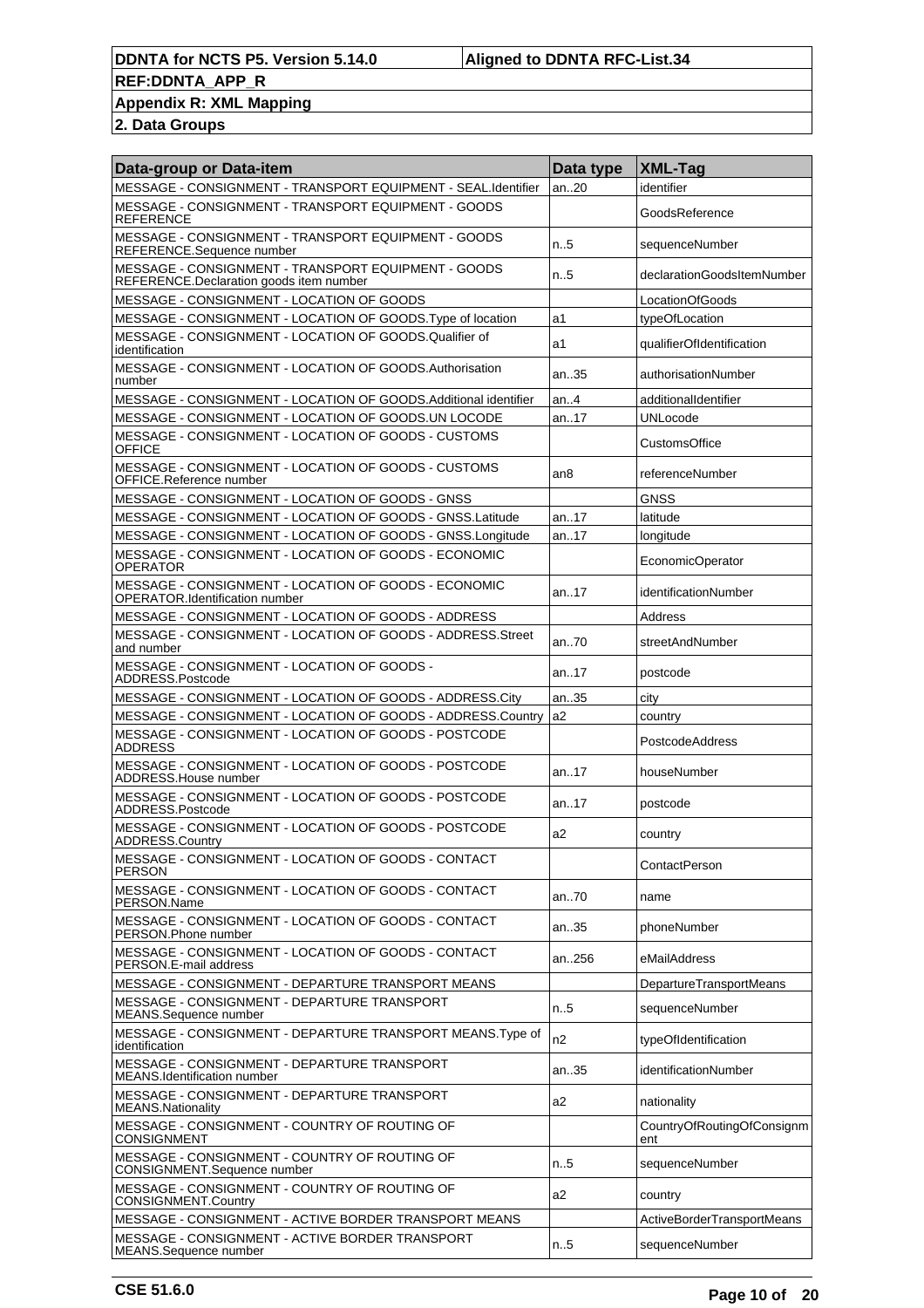### **Appendix R: XML Mapping**

| Data-group or Data-item                                                                             | Data type       | <b>XML-Tag</b>                           |
|-----------------------------------------------------------------------------------------------------|-----------------|------------------------------------------|
| MESSAGE - CONSIGNMENT - ACTIVE BORDER TRANSPORT<br>MEANS. Customs office at border reference number | an8             | customsOfficeAtBorderRefere<br>nceNumber |
| MESSAGE - CONSIGNMENT - ACTIVE BORDER TRANSPORT<br>MEANS. Type of identification                    | n2              | typeOfIdentification                     |
| MESSAGE - CONSIGNMENT - ACTIVE BORDER TRANSPORT<br><b>MEANS.Identification number</b>               | an35            | identificationNumber                     |
| MESSAGE - CONSIGNMENT - ACTIVE BORDER TRANSPORT<br><b>MEANS.Nationality</b>                         | a2              | nationality                              |
| MESSAGE - CONSIGNMENT - ACTIVE BORDER TRANSPORT<br>MEANS.Conveyance reference number                | an35            | conveyanceReferenceNumber                |
| MESSAGE - CONSIGNMENT - ACTIVE BORDER TRANSPORT<br>MEANS.Conveyance reference number                | an.17           | conveyanceReferenceNumber                |
| MESSAGE - CONSIGNMENT - PLACE OF LOADING                                                            |                 | PlaceOfLoading                           |
| MESSAGE - CONSIGNMENT - PLACE OF LOADING.UN LOCODE                                                  | an17            | <b>UNLocode</b>                          |
| MESSAGE - CONSIGNMENT - PLACE OF LOADING.Country                                                    | a2              | country                                  |
| MESSAGE - CONSIGNMENT - PLACE OF LOADING.Location                                                   | an35            | location                                 |
| MESSAGE - CONSIGNMENT - PLACE OF UNLOADING                                                          |                 | PlaceOfUnloading                         |
| MESSAGE - CONSIGNMENT - PLACE OF UNLOADING.UN LOCODE                                                | an17            | <b>UNLocode</b>                          |
| MESSAGE - CONSIGNMENT - PLACE OF UNLOADING.Country                                                  | a2              | country                                  |
| MESSAGE - CONSIGNMENT - PLACE OF UNLOADING.Location                                                 | an35            | location                                 |
| MESSAGE - CONSIGNMENT - PREVIOUS DOCUMENT                                                           |                 | <b>PreviousDocument</b>                  |
| MESSAGE - CONSIGNMENT - PREVIOUS DOCUMENT.Sequence number                                           | n.5             | sequenceNumber                           |
| MESSAGE - CONSIGNMENT - PREVIOUS DOCUMENT.Type                                                      | an4             | type                                     |
| MESSAGE - CONSIGNMENT - PREVIOUS DOCUMENT.Reference number                                          | an70            | referenceNumber                          |
| MESSAGE - CONSIGNMENT - PREVIOUS DOCUMENT.Complement of<br>information                              | an35            | complementOfInformation                  |
| MESSAGE - CONSIGNMENT - PREVIOUS DOCUMENT.Complete control                                          | n1              | completeControl                          |
| MESSAGE - CONSIGNMENT - SUPPORTING DOCUMENT                                                         |                 | SupportingDocument                       |
| MESSAGE - CONSIGNMENT - SUPPORTING DOCUMENT.Sequence<br>number                                      | $n_{.}.5$       | sequenceNumber                           |
| MESSAGE - CONSIGNMENT - SUPPORTING DOCUMENT. Type                                                   | an4             | type                                     |
| MESSAGE - CONSIGNMENT - SUPPORTING DOCUMENT.Reference<br>number                                     | an70            | referenceNumber                          |
| MESSAGE - CONSIGNMENT - SUPPORTING DOCUMENT.Document line<br>item number                            | n.5             | documentLineItemNumber                   |
| MESSAGE - CONSIGNMENT - SUPPORTING DOCUMENT.Complement of<br>information                            | an35            | complementOfInformation                  |
| MESSAGE - CONSIGNMENT - SUPPORTING DOCUMENT.Complete control   n1                                   |                 | completeControl                          |
| MESSAGE - CONSIGNMENT - TRANSPORT DOCUMENT                                                          |                 | TransportDocument                        |
| MESSAGE - CONSIGNMENT - TRANSPORT DOCUMENT.Sequence<br>number                                       | n5              | sequenceNumber                           |
| MESSAGE - CONSIGNMENT - TRANSPORT DOCUMENT.Type                                                     | an4             | type                                     |
| MESSAGE - CONSIGNMENT - TRANSPORT DOCUMENT.Reference<br>number                                      | an70            | referenceNumber                          |
| MESSAGE - CONSIGNMENT - ADDITIONAL REFERENCE                                                        |                 | AdditionalReference                      |
| MESSAGE - CONSIGNMENT - ADDITIONAL REFERENCE.Sequence<br>number                                     | n.5             | sequenceNumber                           |
| MESSAGE - CONSIGNMENT - ADDITIONAL REFERENCE.Type                                                   | an4             | type                                     |
| MESSAGE - CONSIGNMENT - ADDITIONAL REFERENCE.Reference<br>number                                    | an.70           | referenceNumber                          |
| MESSAGE - CONSIGNMENT - ADDITIONAL INFORMATION                                                      |                 | AdditionalInformation                    |
| MESSAGE - CONSIGNMENT - ADDITIONAL INFORMATION.Sequence<br>number                                   | n.5             | sequenceNumber                           |
| MESSAGE - CONSIGNMENT - ADDITIONAL INFORMATION.Code                                                 | an <sub>5</sub> | code                                     |
| MESSAGE - CONSIGNMENT - ADDITIONAL INFORMATION.Text                                                 | an512           | text                                     |
| MESSAGE - CONSIGNMENT - ADDITIONAL INFORMATION.Complete<br>control                                  | n1              | completeControl                          |
| MESSAGE - CONSIGNMENT - INCIDENT                                                                    |                 | Incident                                 |
| MESSAGE - CONSIGNMENT - INCIDENT.Sequence number                                                    | n5              | sequenceNumber                           |
| MESSAGE - CONSIGNMENT - INCIDENT.Code                                                               | n1              | code                                     |
| MESSAGE - CONSIGNMENT - INCIDENT.Text                                                               | an512           | text                                     |
| MESSAGE - CONSIGNMENT - INCIDENT - ENDORSEMENT                                                      |                 | Endorsement                              |
| MESSAGE - CONSIGNMENT - INCIDENT - ENDORSEMENT.Date                                                 | an10            | date                                     |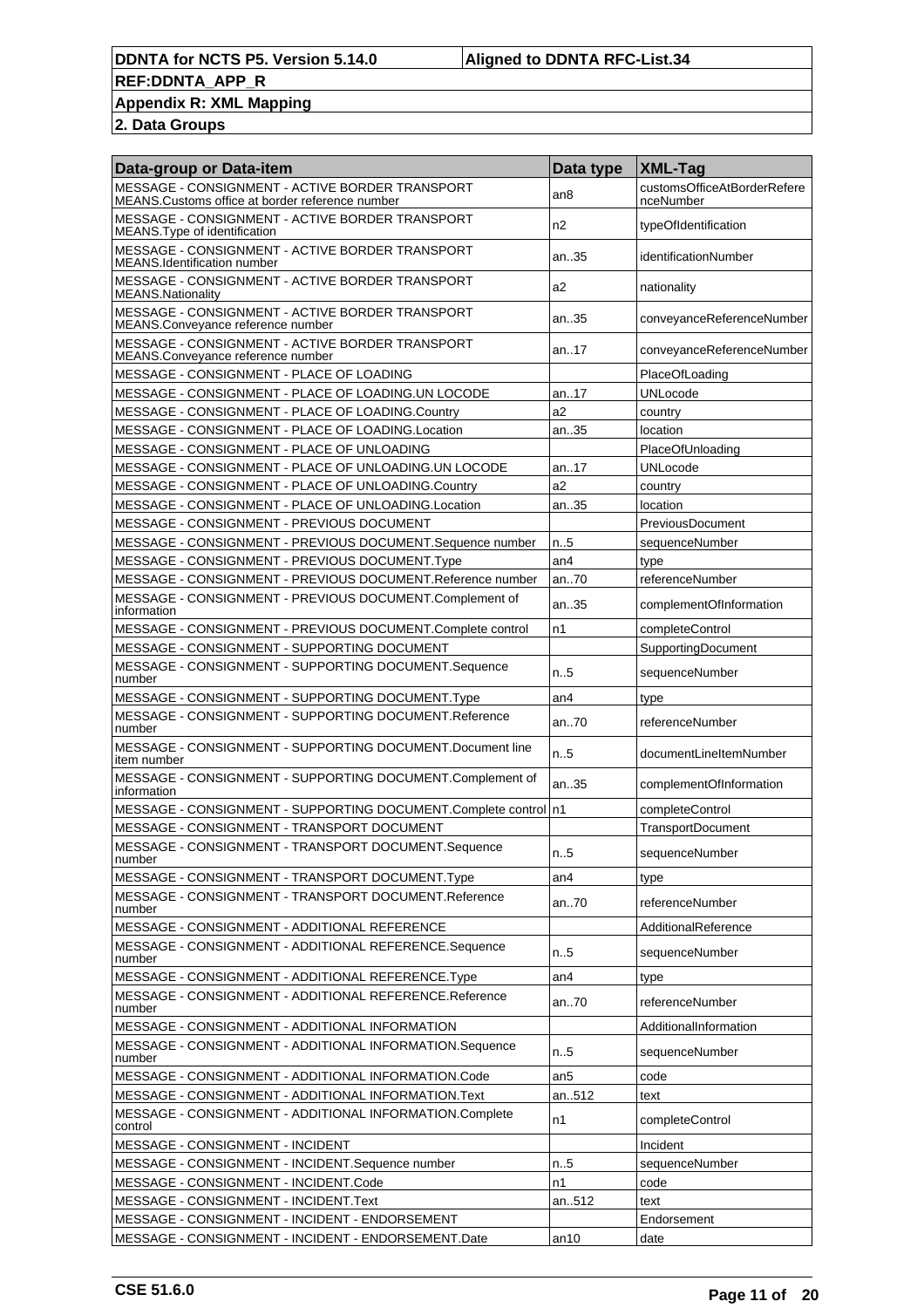## **Appendix R: XML Mapping**

| Data-group or Data-item                                                                                    | Data type      | <b>XML-Tag</b>                             |
|------------------------------------------------------------------------------------------------------------|----------------|--------------------------------------------|
| MESSAGE - CONSIGNMENT - INCIDENT - ENDORSEMENT.Authority                                                   | an35           | authority                                  |
| MESSAGE - CONSIGNMENT - INCIDENT - ENDORSEMENT.Place                                                       | an35           | place                                      |
| MESSAGE - CONSIGNMENT - INCIDENT - ENDORSEMENT.Country                                                     | a2             | country                                    |
| MESSAGE - CONSIGNMENT - INCIDENT - LOCATION                                                                |                | Location                                   |
| MESSAGE - CONSIGNMENT - INCIDENT - LOCATION.Qualifier of<br>identification                                 | a1             | qualifierOfIdentification                  |
| MESSAGE - CONSIGNMENT - INCIDENT - LOCATION.UN LOCODE                                                      | an17           | UNLocode                                   |
| MESSAGE - CONSIGNMENT - INCIDENT - LOCATION.Country                                                        | a2             | country                                    |
| MESSAGE - CONSIGNMENT - INCIDENT - LOCATION - GNSS                                                         |                | <b>GNSS</b>                                |
| MESSAGE - CONSIGNMENT - INCIDENT - LOCATION - GNSS.Latitude                                                | an. $.17$      | latitude                                   |
| MESSAGE - CONSIGNMENT - INCIDENT - LOCATION - GNSS.Longitude                                               | an17           | longitude                                  |
| MESSAGE - CONSIGNMENT - INCIDENT - LOCATION - ADDRESS                                                      |                | Address                                    |
| MESSAGE - CONSIGNMENT - INCIDENT - LOCATION - ADDRESS.Street<br>and number                                 | an70           | streetAndNumber                            |
| MESSAGE - CONSIGNMENT - INCIDENT - LOCATION -<br>ADDRESS.Postcode                                          | an.17          | postcode                                   |
| MESSAGE - CONSIGNMENT - INCIDENT - LOCATION - ADDRESS.City                                                 | an35           | city                                       |
| MESSAGE - CONSIGNMENT - INCIDENT - TRANSPORT EQUIPMENT                                                     |                | TransportEquipment                         |
| MESSAGE - CONSIGNMENT - INCIDENT - TRANSPORT<br><b>EQUIPMENT.Sequence number</b>                           | $n_{.}5$       | sequenceNumber                             |
| MESSAGE - CONSIGNMENT - INCIDENT - TRANSPORT<br><b>EQUIPMENT.Container identification number</b>           | an17           | containerIdentificationNumber              |
| MESSAGE - CONSIGNMENT - INCIDENT - TRANSPORT<br>EQUIPMENT.Number of seals                                  | n.A            | numberOfSeals                              |
| MESSAGE - CONSIGNMENT - INCIDENT - TRANSPORT EQUIPMENT -<br><b>SEAL</b>                                    |                | Seal                                       |
| MESSAGE - CONSIGNMENT - INCIDENT - TRANSPORT EQUIPMENT -<br>SEAL.Sequence number                           | $n_{.}5$       | sequenceNumber                             |
| MESSAGE - CONSIGNMENT - INCIDENT - TRANSPORT EQUIPMENT -<br>SEAL.Identifier                                | an.20          | identifier                                 |
| MESSAGE - CONSIGNMENT - INCIDENT - TRANSPORT EQUIPMENT -<br><b>GOODS REFERENCE</b>                         |                | GoodsReference                             |
| MESSAGE - CONSIGNMENT - INCIDENT - TRANSPORT EQUIPMENT -<br>GOODS REFERENCE.Sequence number                | $n_{.}5$       | sequenceNumber                             |
| MESSAGE - CONSIGNMENT - INCIDENT - TRANSPORT EQUIPMENT -<br>GOODS REFERENCE. Declaration goods item number | n.5            | declarationGoodsItemNumber                 |
| MESSAGE - CONSIGNMENT - INCIDENT - TRANSHIPMENT                                                            |                | Transhipment                               |
| MESSAGE - CONSIGNMENT - INCIDENT - TRANSHIPMENT.Container<br>indicator                                     | n1             | containerIndicator                         |
| MESSAGE - CONSIGNMENT - INCIDENT - TRANSHIPMENT -<br><b>TRANSPORT MEANS</b>                                |                | TransportMeans                             |
| MESSAGE - CONSIGNMENT - INCIDENT - TRANSHIPMENT -<br>TRANSPORT MEANS. Type of identification               | n2             | typeOfIdentification                       |
| MESSAGE - CONSIGNMENT - INCIDENT - TRANSHIPMENT -<br>TRANSPORT MEANS.Identification number                 | an35           | identificationNumber                       |
| MESSAGE - CONSIGNMENT - INCIDENT - TRANSHIPMENT -<br><b>TRANSPORT MEANS.Nationality</b>                    | a2             | nationality                                |
| MESSAGE - CONSIGNMENT - TRANSPORT CHARGES                                                                  |                | TransportCharges                           |
| MESSAGE - CONSIGNMENT - TRANSPORT CHARGES.Method of payment                                                | la1            | methodOfPayment                            |
| MESSAGE - CONSIGNMENT - HOUSE CONSIGNMENT                                                                  |                | HouseConsignment                           |
| MESSAGE - CONSIGNMENT - HOUSE CONSIGNMENT.Sequence number                                                  | n.5            | sequenceNumber                             |
| MESSAGE - CONSIGNMENT - HOUSE CONSIGNMENT.Country of dispatch                                              | a <sub>2</sub> | countryOfDispatch                          |
| MESSAGE - CONSIGNMENT - HOUSE CONSIGNMENT.Gross mass                                                       | n.16,6         | grossMass                                  |
| MESSAGE - CONSIGNMENT - HOUSE CONSIGNMENT.Reference number<br><b>UCR</b>                                   | an35           | referenceNumberUCR                         |
| MESSAGE - CONSIGNMENT - HOUSE CONSIGNMENT.Reference number<br><b>UCR</b>                                   | an70           | referenceNumberUCR                         |
| MESSAGE - CONSIGNMENT - HOUSE CONSIGNMENT.Security indicator<br>from export declaration                    | n1             | securityIndicatorFromExportD<br>eclaration |
| MESSAGE - CONSIGNMENT - HOUSE CONSIGNMENT.Release type                                                     | n1             | releaseType                                |
| MESSAGE - CONSIGNMENT - HOUSE CONSIGNMENT - CONSIGNOR                                                      |                | Consignor                                  |
| MESSAGE - CONSIGNMENT - HOUSE CONSIGNMENT -<br><b>CONSIGNOR.Identification number</b>                      | an17           | identificationNumber                       |
| MESSAGE - CONSIGNMENT - HOUSE CONSIGNMENT -<br>CONSIGNOR.Name                                              | an70           | name                                       |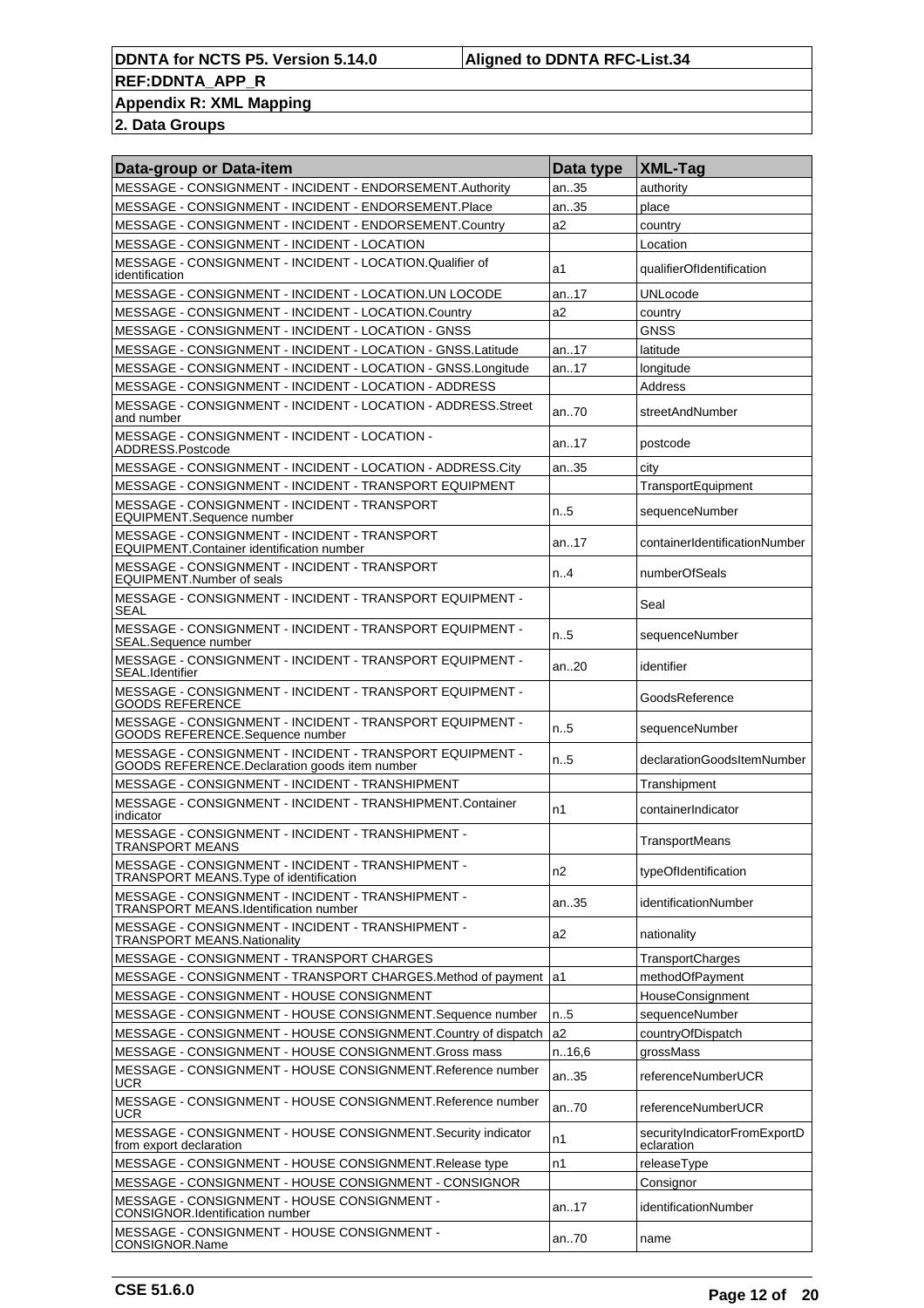### **Appendix R: XML Mapping**

| Data-group or Data-item                                                                            | Data type | <b>XML-Tag</b>             |
|----------------------------------------------------------------------------------------------------|-----------|----------------------------|
| MESSAGE - CONSIGNMENT - HOUSE CONSIGNMENT - CONSIGNOR -<br><b>ADDRESS</b>                          |           | Address                    |
| MESSAGE - CONSIGNMENT - HOUSE CONSIGNMENT - CONSIGNOR -<br>ADDRESS.Street and number               | an70      | streetAndNumber            |
| MESSAGE - CONSIGNMENT - HOUSE CONSIGNMENT - CONSIGNOR -<br>ADDRESS.Postcode                        | an.17     | postcode                   |
| MESSAGE - CONSIGNMENT - HOUSE CONSIGNMENT - CONSIGNOR -<br>ADDRESS.City                            | an35      | city                       |
| MESSAGE - CONSIGNMENT - HOUSE CONSIGNMENT - CONSIGNOR -<br><b>ADDRESS.Country</b>                  | a2        | country                    |
| MESSAGE - CONSIGNMENT - HOUSE CONSIGNMENT - CONSIGNOR -<br><b>CONTACT PERSON</b>                   |           | ContactPerson              |
| MESSAGE - CONSIGNMENT - HOUSE CONSIGNMENT - CONSIGNOR -<br><b>CONTACT PERSON.Name</b>              | an70      | name                       |
| MESSAGE - CONSIGNMENT - HOUSE CONSIGNMENT - CONSIGNOR -<br>CONTACT PERSON.Phone number             | an35      | phoneNumber                |
| MESSAGE - CONSIGNMENT - HOUSE CONSIGNMENT - CONSIGNOR -<br>CONTACT PERSON.E-mail address           | an256     | eMailAddress               |
| MESSAGE - CONSIGNMENT - HOUSE CONSIGNMENT - CONSIGNEE                                              |           | Consignee                  |
| MESSAGE - CONSIGNMENT - HOUSE CONSIGNMENT -<br><b>CONSIGNEE.Identification number</b>              | an17      | identificationNumber       |
| MESSAGE - CONSIGNMENT - HOUSE CONSIGNMENT -<br>CONSIGNEE.Name                                      | an70      | name                       |
| MESSAGE - CONSIGNMENT - HOUSE CONSIGNMENT - CONSIGNEE -<br><b>ADDRESS</b>                          |           | Address                    |
| MESSAGE - CONSIGNMENT - HOUSE CONSIGNMENT - CONSIGNEE -<br>ADDRESS. Street and number              | an70      | streetAndNumber            |
| MESSAGE - CONSIGNMENT - HOUSE CONSIGNMENT - CONSIGNEE -<br>ADDRESS.Postcode                        | an17      | postcode                   |
| MESSAGE - CONSIGNMENT - HOUSE CONSIGNMENT - CONSIGNEE -<br>ADDRESS.City                            | an35      | city                       |
| MESSAGE - CONSIGNMENT - HOUSE CONSIGNMENT - CONSIGNEE -<br>ADDRESS.Country                         | a2        | country                    |
| MESSAGE - CONSIGNMENT - HOUSE CONSIGNMENT - ADDITIONAL<br>SUPPLY CHAIN ACTOR                       |           | AdditionalSupplyChainActor |
| MESSAGE - CONSIGNMENT - HOUSE CONSIGNMENT - ADDITIONAL<br>SUPPLY CHAIN ACTOR.Sequence number       | n.5       | sequenceNumber             |
| MESSAGE - CONSIGNMENT - HOUSE CONSIGNMENT - ADDITIONAL<br>SUPPLY CHAIN ACTOR.Role                  | a.3       | role                       |
| MESSAGE - CONSIGNMENT - HOUSE CONSIGNMENT - ADDITIONAL<br>SUPPLY CHAIN ACTOR.Identification number | an17      | identificationNumber       |
| MESSAGE - CONSIGNMENT - HOUSE CONSIGNMENT - DEPARTURE<br>TRANSPORT MEANS                           |           | DepartureTransportMeans    |
| MESSAGE - CONSIGNMENT - HOUSE CONSIGNMENT - DEPARTURE<br>TRANSPORT MEANS.Sequence number           | n.5       | sequenceNumber             |
| MESSAGE - CONSIGNMENT - HOUSE CONSIGNMENT - DEPARTURE<br>TRANSPORT MEANS. Type of identification   | n2        | typeOfIdentification       |
| MESSAGE - CONSIGNMENT - HOUSE CONSIGNMENT - DEPARTURE<br>TRANSPORT MEANS.Identification number     | an35      | identificationNumber       |
| MESSAGE - CONSIGNMENT - HOUSE CONSIGNMENT - DEPARTURE<br><b>TRANSPORT MEANS.Nationality</b>        | a2        | nationality                |
| MESSAGE - CONSIGNMENT - HOUSE CONSIGNMENT - PREVIOUS<br>DOCUMENT                                   |           | <b>PreviousDocument</b>    |
| MESSAGE - CONSIGNMENT - HOUSE CONSIGNMENT - PREVIOUS<br>DOCUMENT.Sequence number                   | n.5       | sequenceNumber             |
| MESSAGE - CONSIGNMENT - HOUSE CONSIGNMENT - PREVIOUS<br>DOCUMENT.Type                              | an4       | type                       |
| MESSAGE - CONSIGNMENT - HOUSE CONSIGNMENT - PREVIOUS<br>DOCUMENT.Reference number                  | an70      | referenceNumber            |
| MESSAGE - CONSIGNMENT - HOUSE CONSIGNMENT - PREVIOUS<br>DOCUMENT.Complement of information         | an35      | complementOfInformation    |
| MESSAGE - CONSIGNMENT - HOUSE CONSIGNMENT - SUPPORTING<br><b>DOCUMENT</b>                          |           | SupportingDocument         |
| MESSAGE - CONSIGNMENT - HOUSE CONSIGNMENT - SUPPORTING<br>DOCUMENT.Sequence number                 | n.5       | sequenceNumber             |
| MESSAGE - CONSIGNMENT - HOUSE CONSIGNMENT - SUPPORTING<br>DOCUMENT.Type                            | an4       | type                       |
| MESSAGE - CONSIGNMENT - HOUSE CONSIGNMENT - SUPPORTING<br>DOCUMENT.Reference number                | an70      | referenceNumber            |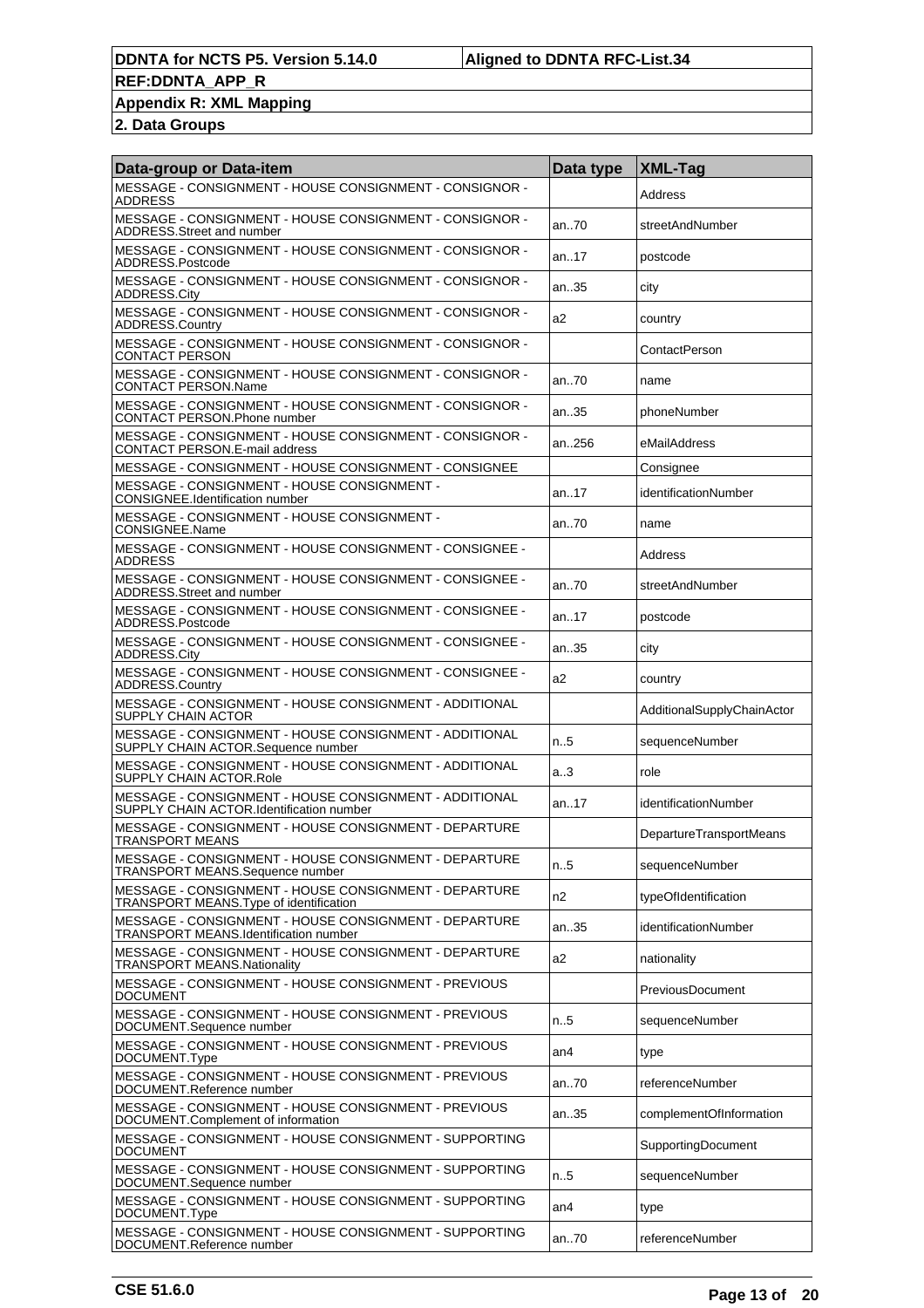### **Appendix R: XML Mapping**

| Data-group or Data-item                                                                                 | Data type       | XML-Tag                    |
|---------------------------------------------------------------------------------------------------------|-----------------|----------------------------|
| MESSAGE - CONSIGNMENT - HOUSE CONSIGNMENT - SUPPORTING<br>DOCUMENT.Document line item number            | n.5             | documentLineItemNumber     |
| MESSAGE - CONSIGNMENT - HOUSE CONSIGNMENT - SUPPORTING<br>DOCUMENT.Complement of information            | an35            | complementOfInformation    |
| MESSAGE - CONSIGNMENT - HOUSE CONSIGNMENT - SUPPORTING<br>DOCUMENT.Complete control                     | n1              | completeControl            |
| MESSAGE - CONSIGNMENT - HOUSE CONSIGNMENT - TRANSPORT<br><b>DOCUMENT</b>                                |                 | <b>TransportDocument</b>   |
| MESSAGE - CONSIGNMENT - HOUSE CONSIGNMENT - TRANSPORT<br>DOCUMENT.Sequence number                       | n.5             | sequenceNumber             |
| MESSAGE - CONSIGNMENT - HOUSE CONSIGNMENT - TRANSPORT<br>DOCUMENT.Type                                  | an4             | type                       |
| MESSAGE - CONSIGNMENT - HOUSE CONSIGNMENT - TRANSPORT<br>DOCUMENT.Reference number                      | an.70           | referenceNumber            |
| MESSAGE - CONSIGNMENT - HOUSE CONSIGNMENT - ADDITIONAL<br><b>REFERENCE</b>                              |                 | AdditionalReference        |
| MESSAGE - CONSIGNMENT - HOUSE CONSIGNMENT - ADDITIONAL<br>REFERENCE.Sequence number                     | n.5             | sequenceNumber             |
| MESSAGE - CONSIGNMENT - HOUSE CONSIGNMENT - ADDITIONAL<br>REFERENCE.Type                                | an <sub>4</sub> | type                       |
| MESSAGE - CONSIGNMENT - HOUSE CONSIGNMENT - ADDITIONAL<br>REFERENCE.Reference number                    | an70            | referenceNumber            |
| MESSAGE - CONSIGNMENT - HOUSE CONSIGNMENT - ADDITIONAL<br><b>INFORMATION</b>                            |                 | AdditionalInformation      |
| MESSAGE - CONSIGNMENT - HOUSE CONSIGNMENT - ADDITIONAL<br><b>INFORMATION.Sequence number</b>            | n.5             | sequenceNumber             |
| MESSAGE - CONSIGNMENT - HOUSE CONSIGNMENT - ADDITIONAL<br>INFORMATION.Code                              | an <sub>5</sub> | code                       |
| MESSAGE - CONSIGNMENT - HOUSE CONSIGNMENT - ADDITIONAL<br><b>INFORMATION.Text</b>                       | an512           | text                       |
| MESSAGE - CONSIGNMENT - HOUSE CONSIGNMENT - ADDITIONAL<br>INFORMATION.Complete control                  | n1              | completeControl            |
| MESSAGE - CONSIGNMENT - HOUSE CONSIGNMENT - TRANSPORT<br><b>CHARGES</b>                                 |                 | TransportCharges           |
| MESSAGE - CONSIGNMENT - HOUSE CONSIGNMENT - TRANSPORT<br>CHARGES.Method of payment                      | a1              | methodOfPayment            |
| MESSAGE - CONSIGNMENT - HOUSE CONSIGNMENT - CONSIGNMENT<br>ITEM                                         |                 | ConsignmentItem            |
| MESSAGE - CONSIGNMENT - HOUSE CONSIGNMENT - CONSIGNMENT<br><b>ITEM.Goods item number</b>                | n.5             | qoodsItemNumber            |
| MESSAGE - CONSIGNMENT - HOUSE CONSIGNMENT - CONSIGNMENT<br>ITEM.Declaration goods item number           | n.5             | declarationGoodsItemNumber |
| MESSAGE - CONSIGNMENT - HOUSE CONSIGNMENT - CONSIGNMENT<br><b>II EM.Declaration type</b>                | an.5            | declarationType            |
| MESSAGE - CONSIGNMENT - HOUSE CONSIGNMENT - CONSIGNMENT<br><b>ITEM.Country of dispatch</b>              | a2              | countryOfDispatch          |
| MESSAGE - CONSIGNMENT - HOUSE CONSIGNMENT - CONSIGNMENT<br><b>ITEM.Country of destination</b>           | a2              | countryOfDestination       |
| MESSAGE - CONSIGNMENT - HOUSE CONSIGNMENT - CONSIGNMENT<br><b>ITEM.Reference number UCR</b>             | an70            | referenceNumberUCR         |
| MESSAGE - CONSIGNMENT - HOUSE CONSIGNMENT - CONSIGNMENT<br><b>ITEM.Release type</b>                     | n1              | releaseType                |
| MESSAGE - CONSIGNMENT - HOUSE CONSIGNMENT - CONSIGNMENT<br><b>ITEM.Reference number UCR</b>             | an35            | referenceNumberUCR         |
| MESSAGE - CONSIGNMENT - HOUSE CONSIGNMENT - CONSIGNMENT<br><b>ITEM - CONSIGNEE</b>                      |                 | Consignee                  |
| MESSAGE - CONSIGNMENT - HOUSE CONSIGNMENT - CONSIGNMENT<br>ITEM - CONSIGNEE.Identification number       | an.17           | identificationNumber       |
| MESSAGE - CONSIGNMENT - HOUSE CONSIGNMENT - CONSIGNMENT<br>ITEM - CONSIGNEE.Name                        | an70            | name                       |
| MESSAGE - CONSIGNMENT - HOUSE CONSIGNMENT - CONSIGNMENT<br>ITEM - CONSIGNEE - ADDRESS                   |                 | Address                    |
| MESSAGE - CONSIGNMENT - HOUSE CONSIGNMENT - CONSIGNMENT<br>ITEM - CONSIGNEE - ADDRESS.Street and number | an70            | streetAndNumber            |
| MESSAGE - CONSIGNMENT - HOUSE CONSIGNMENT - CONSIGNMENT<br>ITEM - CONSIGNEE - ADDRESS.Postcode          | an17            | postcode                   |
| MESSAGE - CONSIGNMENT - HOUSE CONSIGNMENT - CONSIGNMENT<br>ITEM - CONSIGNEE - ADDRESS.City              | an35            | city                       |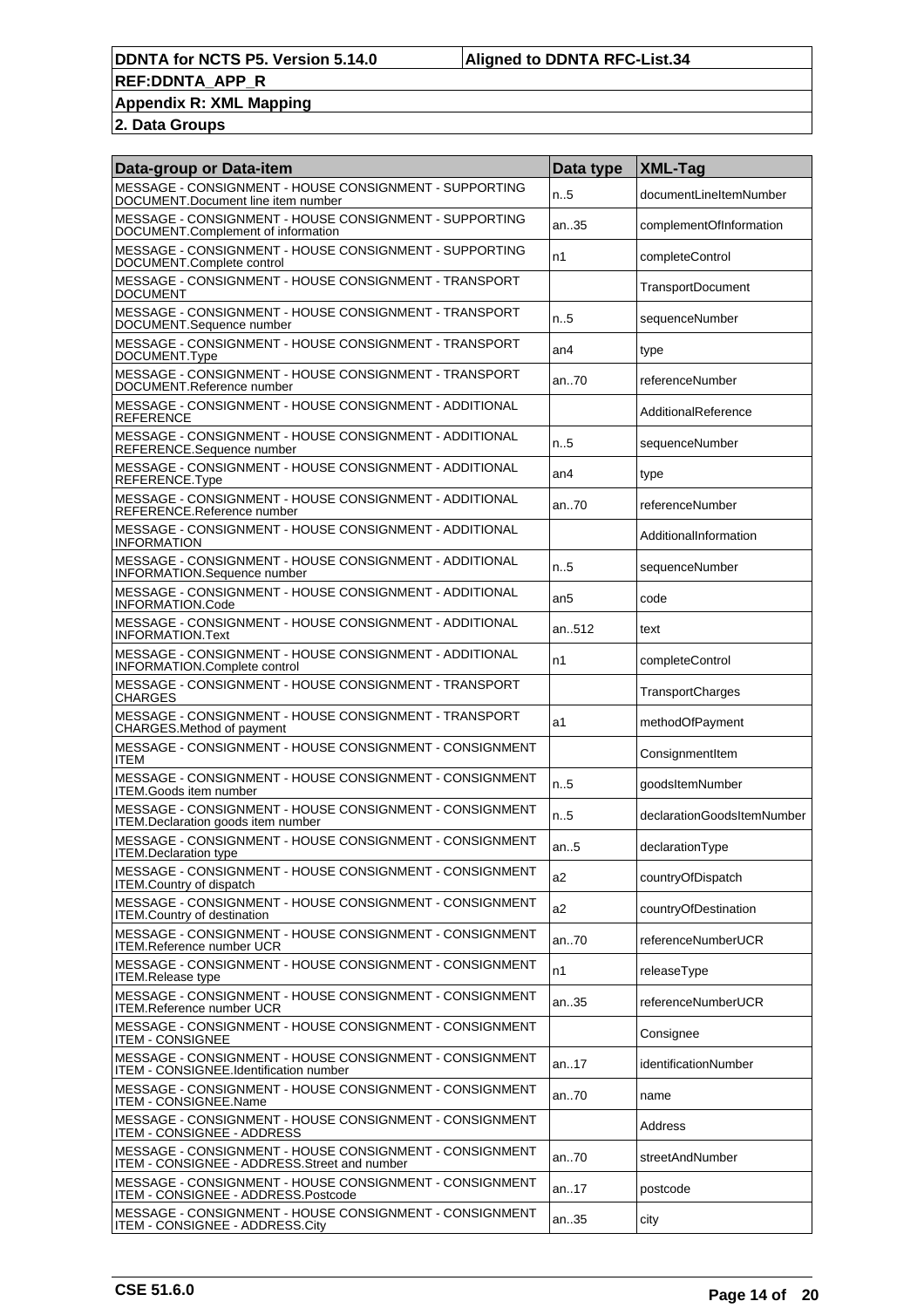### **Appendix R: XML Mapping**

| Data-group or Data-item                                                                                                             | Data type        | <b>XML-Tag</b>                     |
|-------------------------------------------------------------------------------------------------------------------------------------|------------------|------------------------------------|
| MESSAGE - CONSIGNMENT - HOUSE CONSIGNMENT - CONSIGNMENT<br>ITEM - CONSIGNEE - ADDRESS.Country                                       | a2               | country                            |
| MESSAGE - CONSIGNMENT - HOUSE CONSIGNMENT - CONSIGNMENT<br>ITEM - ADDITIONAL SUPPLY CHAIN ACTOR                                     |                  | AdditionalSupplyChainActor         |
| MESSAGE - CONSIGNMENT - HOUSE CONSIGNMENT - CONSIGNMENT<br>ITEM - ADDITIONAL SUPPLY CHAIN ACTOR.Sequence number                     | n.5              | sequenceNumber                     |
| MESSAGE - CONSIGNMENT - HOUSE CONSIGNMENT - CONSIGNMENT<br>ITEM - ADDITIONAL SUPPLY CHAIN ACTOR.Role                                | a <sub>0</sub> 3 | role                               |
| MESSAGE - CONSIGNMENT - HOUSE CONSIGNMENT - CONSIGNMENT<br>ITEM - ADDITIONAL SUPPLY CHAIN ACTOR.Identification number               | an17             | identificationNumber               |
| MESSAGE - CONSIGNMENT - HOUSE CONSIGNMENT - CONSIGNMENT<br><b>ITEM.Sequence number</b>                                              | n.5              | sequenceNumber                     |
| MESSAGE - CONSIGNMENT - HOUSE CONSIGNMENT - CONSIGNMENT<br><b>ITEM - COMMODITY</b>                                                  |                  | Commodity                          |
| MESSAGE - CONSIGNMENT - HOUSE CONSIGNMENT - CONSIGNMENT<br>ITEM - COMMODITY.Description of goods                                    | an512            | descriptionOfGoods                 |
| MESSAGE - CONSIGNMENT - HOUSE CONSIGNMENT - CONSIGNMENT<br>ITEM - COMMODITY.CUS code                                                | an9              | cusCode                            |
| MESSAGE - CONSIGNMENT - HOUSE CONSIGNMENT - CONSIGNMENT<br><b>ITEM - COMMODITY - COMMODITY CODE</b>                                 |                  | CommodityCode                      |
| MESSAGE - CONSIGNMENT - HOUSE CONSIGNMENT - CONSIGNMENT<br>ITEM - COMMODITY - COMMODITY CODE.Harmonized System sub-<br>heading code | an6              | harmonizedSystemSubHeadin<br>gCode |
| MESSAGE - CONSIGNMENT - HOUSE CONSIGNMENT - CONSIGNMENT<br>ITEM - COMMODITY - COMMODITY CODE.Combined nomenclature code             | an <sub>2</sub>  | combinedNomenclatureCode           |
| MESSAGE - CONSIGNMENT - HOUSE CONSIGNMENT - CONSIGNMENT<br>ITEM - COMMODITY - DANGEROUS GOODS                                       |                  | DangerousGoods                     |
| MESSAGE - CONSIGNMENT - HOUSE CONSIGNMENT - CONSIGNMENT<br>ITEM - COMMODITY - DANGEROUS GOODS.Sequence number                       | n.5              | sequenceNumber                     |
| MESSAGE - CONSIGNMENT - HOUSE CONSIGNMENT - CONSIGNMENT<br>ITEM - COMMODITY - DANGEROUS GOODS.UN Number                             | an <sub>4</sub>  | <b>UNNumber</b>                    |
| MESSAGE - CONSIGNMENT - HOUSE CONSIGNMENT - CONSIGNMENT<br>ITEM - COMMODITY - GOODS MEASURE                                         |                  | GoodsMeasure                       |
| MESSAGE - CONSIGNMENT - HOUSE CONSIGNMENT - CONSIGNMENT<br>ITEM - COMMODITY - GOODS MEASURE.Gross mass                              | n.16,6           | grossMass                          |
| MESSAGE - CONSIGNMENT - HOUSE CONSIGNMENT - CONSIGNMENT<br>ITEM - COMMODITY - GOODS MEASURE.Net mass                                | n.16,6           | netMass                            |
| MESSAGE - CONSIGNMENT - HOUSE CONSIGNMENT - CONSIGNMENT<br>ITEM - COMMODITY - GOODS MEASURE.Supplementary units                     | n.16,6           | supplementaryUnits                 |
| MESSAGE - CONSIGNMENT - HOUSE CONSIGNMENT - CONSIGNMENT<br><b>ITEM - PACKAGING</b>                                                  |                  | Packaging                          |
| MESSAGE - CONSIGNMENT - HOUSE CONSIGNMENT - CONSIGNMENT<br>ITEM - PACKAGING.Sequence number                                         | n.5              | sequenceNumber                     |
| MESSAGE - CONSIGNMENT - HOUSE CONSIGNMENT - CONSIGNMENT<br>ITEM - PACKAGING. Type of packages                                       | an2              | typeOfPackages                     |
| MESSAGE - CONSIGNMENT - HOUSE CONSIGNMENT - CONSIGNMENT<br>ITEM - PACKAGING.Number of packages                                      | n.8              | numberOfPackages                   |
| MESSAGE - CONSIGNMENT - HOUSE CONSIGNMENT - CONSIGNMENT<br>ITEM - PACKAGING. Shipping marks                                         | an512            | shippingMarks                      |
| MESSAGE - CONSIGNMENT - HOUSE CONSIGNMENT - CONSIGNMENT<br><b>ITEM - PREVIOUS DOCUMENT</b>                                          |                  | PreviousDocument                   |
| MESSAGE - CONSIGNMENT - HOUSE CONSIGNMENT - CONSIGNMENT<br>ITEM - PREVIOUS DOCUMENT.Sequence number                                 | n.5              | sequenceNumber                     |
| MESSAGE - CONSIGNMENT - HOUSE CONSIGNMENT - CONSIGNMENT<br>ITEM - PREVIOUS DOCUMENT. Type                                           | an4              | type                               |
| MESSAGE - CONSIGNMENT - HOUSE CONSIGNMENT - CONSIGNMENT<br>ITEM - PREVIOUS DOCUMENT.Reference number                                | an70             | referenceNumber                    |
| MESSAGE - CONSIGNMENT - HOUSE CONSIGNMENT - CONSIGNMENT<br>ITEM - PREVIOUS DOCUMENT.Goods item number                               | n.5              | goodsItemNumber                    |
| MESSAGE - CONSIGNMENT - HOUSE CONSIGNMENT - CONSIGNMENT<br>ITEM - PREVIOUS DOCUMENT. Type of packages                               | an2              | typeOfPackages                     |
| MESSAGE - CONSIGNMENT - HOUSE CONSIGNMENT - CONSIGNMENT<br>ITEM - PREVIOUS DOCUMENT. Number of packages                             | n.8              | numberOfPackages                   |
| MESSAGE - CONSIGNMENT - HOUSE CONSIGNMENT - CONSIGNMENT<br>ITEM - PREVIOUS DOCUMENT. Measurement unit and qualifier                 | an.4             | measurementUnitAndQualifier        |
| MESSAGE - CONSIGNMENT - HOUSE CONSIGNMENT - CONSIGNMENT<br>ITEM - PREVIOUS DOCUMENT.Quantity                                        | n16,6            | quantity                           |
| MESSAGE - CONSIGNMENT - HOUSE CONSIGNMENT - CONSIGNMENT<br><b>ITEM - PREVIOUS DOCUMENT.Complement of information</b>                | an35             | complementOfInformation            |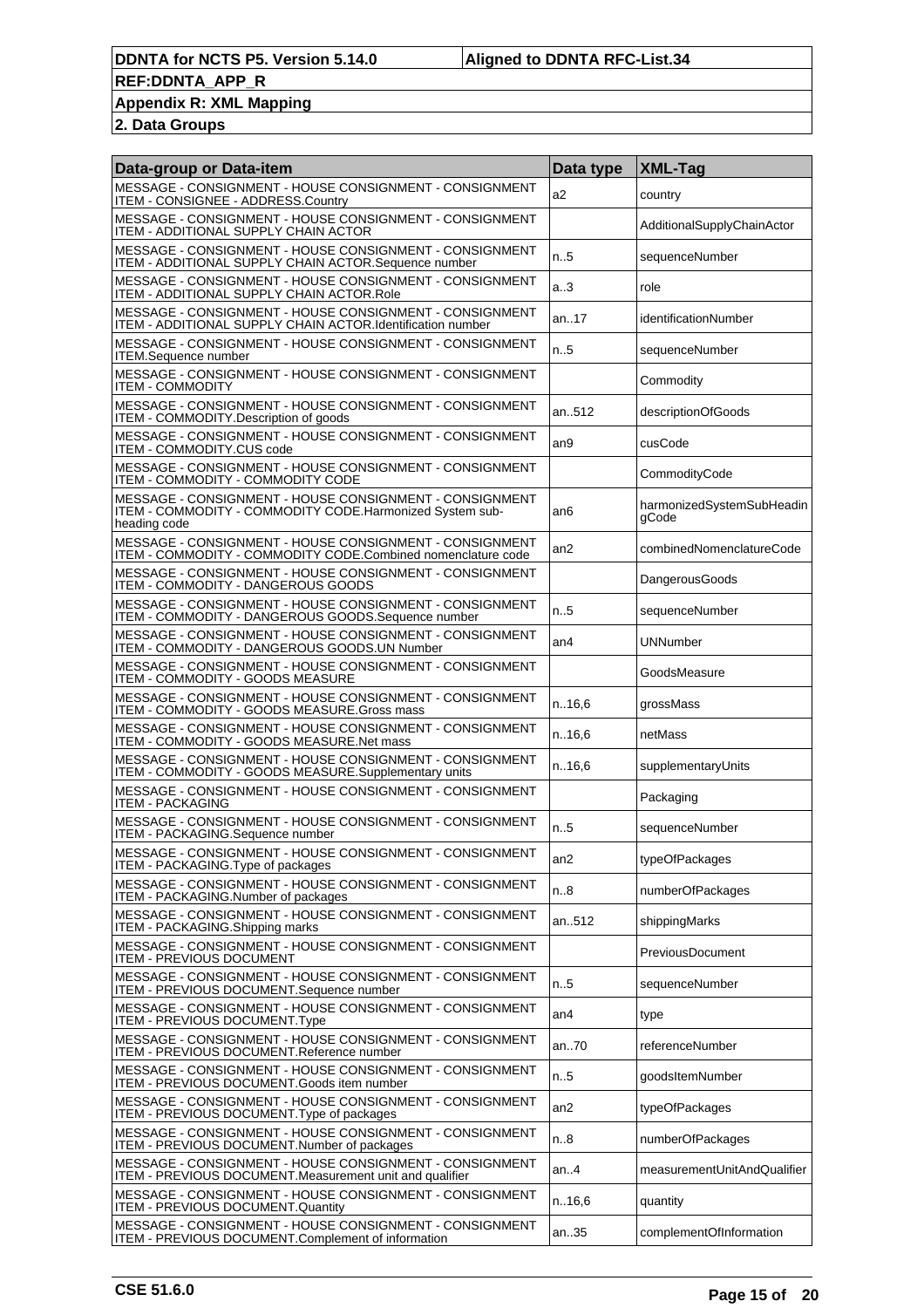## **Appendix R: XML Mapping**

| Data-group or Data-item                                                                                         | Data type       | <b>XML-Tag</b>                  |
|-----------------------------------------------------------------------------------------------------------------|-----------------|---------------------------------|
| MESSAGE - CONSIGNMENT - HOUSE CONSIGNMENT - CONSIGNMENT<br>ITEM - PREVIOUS DOCUMENT.Complete control            | n1              | completeControl                 |
| MESSAGE - CONSIGNMENT - HOUSE CONSIGNMENT - CONSIGNMENT<br><b>ITEM - SUPPORTING DOCUMENT</b>                    |                 | SupportingDocument              |
| MESSAGE - CONSIGNMENT - HOUSE CONSIGNMENT - CONSIGNMENT<br>ITEM - SUPPORTING DOCUMENT.Sequence number           | n.5             | sequenceNumber                  |
| MESSAGE - CONSIGNMENT - HOUSE CONSIGNMENT - CONSIGNMENT<br>ITEM - SUPPORTING DOCUMENT.Type                      | an <sub>4</sub> | type                            |
| MESSAGE - CONSIGNMENT - HOUSE CONSIGNMENT - CONSIGNMENT<br><b>ITEM - SUPPORTING DOCUMENT.Reference number</b>   | an.70           | referenceNumber                 |
| MESSAGE - CONSIGNMENT - HOUSE CONSIGNMENT - CONSIGNMENT<br>ITEM - SUPPORTING DOCUMENT.Document line item number | n.5             | documentLineItemNumber          |
| MESSAGE - CONSIGNMENT - HOUSE CONSIGNMENT - CONSIGNMENT<br>ITEM - SUPPORTING DOCUMENT.Complement of information | an35            | complementOfInformation         |
| MESSAGE - CONSIGNMENT - HOUSE CONSIGNMENT - CONSIGNMENT<br><b>ITEM - SUPPORTING DOCUMENT.Complete control</b>   | n1              | completeControl                 |
| MESSAGE - CONSIGNMENT - HOUSE CONSIGNMENT - CONSIGNMENT<br><b>ITEM - TRANSPORT DOCUMENT</b>                     |                 | <b>TransportDocument</b>        |
| MESSAGE - CONSIGNMENT - HOUSE CONSIGNMENT - CONSIGNMENT<br>ITEM - TRANSPORT DOCUMENT.Sequence number            | n.5             | sequenceNumber                  |
| MESSAGE - CONSIGNMENT - HOUSE CONSIGNMENT - CONSIGNMENT<br>ITEM - TRANSPORT DOCUMENT.Type                       | an4             | type                            |
| MESSAGE - CONSIGNMENT - HOUSE CONSIGNMENT - CONSIGNMENT<br>ITEM - TRANSPORT DOCUMENT.Reference number           | an.70           | referenceNumber                 |
| MESSAGE - CONSIGNMENT - HOUSE CONSIGNMENT - CONSIGNMENT<br>ITEM - ADDITIONAL REFERENCE                          |                 | AdditionalReference             |
| MESSAGE - CONSIGNMENT - HOUSE CONSIGNMENT - CONSIGNMENT<br>ITEM - ADDITIONAL REFERENCE.Sequence number          | n.5             | sequenceNumber                  |
| MESSAGE - CONSIGNMENT - HOUSE CONSIGNMENT - CONSIGNMENT<br>ITEM - ADDITIONAL REFERENCE.Type                     | an <sub>4</sub> | type                            |
| MESSAGE - CONSIGNMENT - HOUSE CONSIGNMENT - CONSIGNMENT<br>ITEM - ADDITIONAL REFERENCE.Reference number         | an.70           | referenceNumber                 |
| MESSAGE - CONSIGNMENT - HOUSE CONSIGNMENT - CONSIGNMENT<br>ITEM - ADDITIONAL INFORMATION                        |                 | AdditionalInformation           |
| MESSAGE - CONSIGNMENT - HOUSE CONSIGNMENT - CONSIGNMENT<br>ITEM - ADDITIONAL INFORMATION.Sequence number        | n.5             | sequenceNumber                  |
| MESSAGE - CONSIGNMENT - HOUSE CONSIGNMENT - CONSIGNMENT<br>ITEM - ADDITIONAL INFORMATION.Code                   | an <sub>5</sub> | code                            |
| MESSAGE - CONSIGNMENT - HOUSE CONSIGNMENT - CONSIGNMENT<br>ITEM - ADDITIONAL INFORMATION.Text                   | an512           | text                            |
| MESSAGE - CONSIGNMENT - HOUSE CONSIGNMENT - CONSIGNMENT<br>ITEM - ADDITIONAL INFORMATION.Complete control       | n1              | completeControl                 |
| MESSAGE - CONSIGNMENT - HOUSE CONSIGNMENT - CONSIGNMENT<br>ITEM - TRANSPORT CHARGES                             |                 | <b>TransportCharges</b>         |
| MESSAGE - CONSIGNMENT - HOUSE CONSIGNMENT - CONSIGNMENT<br>ITEM - TRANSPORT CHARGES.Method of payment           | a1              | methodOfPayment                 |
| MESSAGE - CONSIGNMENT - CONSIGNEE (ACTUAL)                                                                      |                 | ConsigneeActual                 |
| MESSAGE - CONSIGNMENT - CONSIGNEE (ACTUAL).Identification number                                                | an17            | identificationNumber            |
| MESSAGE - CONSIGNMENT - CONSIGNEE (ACTUAL).Name                                                                 | an70            | name                            |
| MESSAGE - CONSIGNMENT - CONSIGNEE (ACTUAL) - ADDRESS                                                            |                 | Address                         |
| MESSAGE - CONSIGNMENT - CONSIGNEE (ACTUAL) - ADDRESS.Street<br>and number                                       | an70            | streetAndNumber                 |
| MESSAGE - CONSIGNMENT - CONSIGNEE (ACTUAL) -<br>ADDRESS.Postcode                                                | an17            | postcode                        |
| MESSAGE - CONSIGNMENT - CONSIGNEE (ACTUAL) - ADDRESS.City                                                       | an35            | city                            |
| MESSAGE - CONSIGNMENT - CONSIGNEE (ACTUAL) - ADDRESS.Country                                                    | a2              | country                         |
| MESSAGE - REQUESTED DOCUMENT                                                                                    |                 | RequestedDocument               |
| MESSAGE - REQUESTED DOCUMENT.Sequence number                                                                    | n.5             | sequenceNumber                  |
| MESSAGE - REQUESTED DOCUMENT. Document type                                                                     | an4             | documentType                    |
| MESSAGE - REQUESTED DOCUMENT. Description                                                                       | an512           | description                     |
| MESSAGE - CUSTOMS OFFICE OF GUARANTEE                                                                           |                 | <b>CustomsOfficeOfGuarantee</b> |
| MESSAGE - CUSTOMS OFFICE OF GUARANTEE.Reference number                                                          | an8             | referenceNumber                 |
|                                                                                                                 |                 |                                 |
| MESSAGE - XML ERROR                                                                                             |                 | <b>XMLError</b>                 |
| MESSAGE - XML ERROR. Error line number                                                                          | n.9             | errorLineNumber                 |
| MESSAGE - XML ERROR.Error column number                                                                         | n.9             | errorColumnNumber               |
| MESSAGE - XML ERROR. Error pointer                                                                              | an512           | errorPointer                    |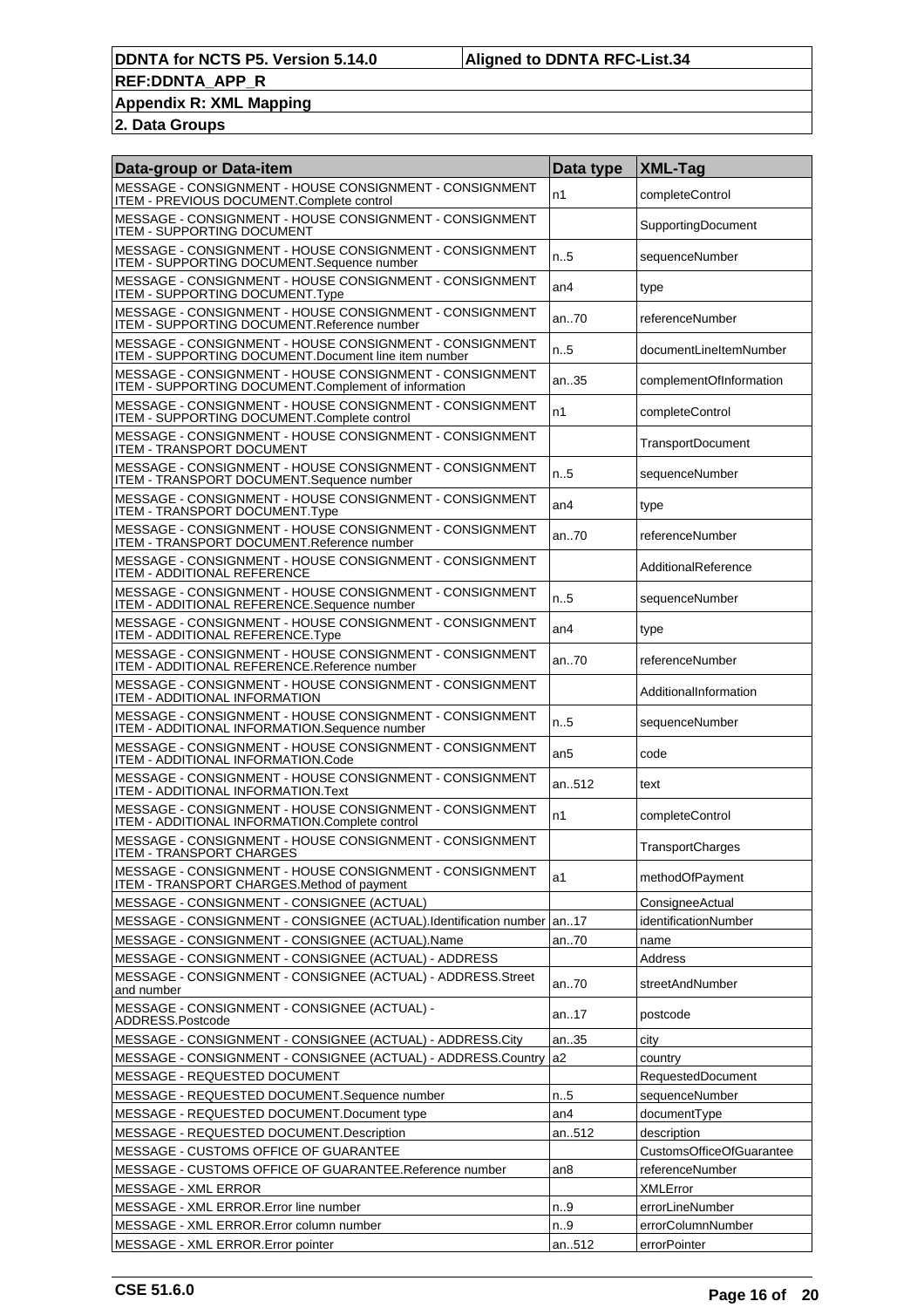#### **DDNTA for NCTS P5. Version 5.14.0 Aligned to DDNTA RFC-List.34 REF:DDNTA\_APP\_R Appendix R: XML Mapping**

| Data-group or Data-item                                                                                              | Data type        | <b>XML-Tag</b>                    |
|----------------------------------------------------------------------------------------------------------------------|------------------|-----------------------------------|
| MESSAGE - XML ERROR. Error code                                                                                      | n2               | errorCode                         |
| MESSAGE - XML ERROR.Error text                                                                                       | an512            | errorText                         |
| MESSAGE - XML ERROR.Original attribute value                                                                         | an512            | originalAttributeValue            |
| MESSAGE - COUNTRY                                                                                                    |                  | Country                           |
| MESSAGE - COUNTRY.Sequence number                                                                                    | n.5              | sequenceNumber                    |
| MESSAGE - COUNTRY.Country                                                                                            | a2               | country                           |
| MESSAGE - COUNTRY - ACTION                                                                                           |                  | Action                            |
| MESSAGE - COUNTRY - ACTION.Sequence number                                                                           | n.5              | sequenceNumber                    |
| MESSAGE - COUNTRY - ACTION.Operation                                                                                 | a1               | operation                         |
| MESSAGE - COUNTRY - ACTION - UNAVAILABILITY                                                                          |                  | Unavailability                    |
| MESSAGE - COUNTRY - ACTION - UNAVAILABILITY.Sequence number                                                          | $n_{.}.5$        | sequenceNumber                    |
| MESSAGE - COUNTRY - ACTION - UNAVAILABILITY.Type                                                                     | a1               | type                              |
| MESSAGE - COUNTRY - ACTION - UNAVAILABILITY.Functionality                                                            | a1               | functionality                     |
| MESSAGE - COUNTRY - ACTION - UNAVAILABILITY. Start date and time                                                     | an19             | startDateAndTime                  |
| MESSAGE - COUNTRY - ACTION - UNAVAILABILITY.End date and time                                                        | an19             | endDateAndTime                    |
| MESSAGE - COUNTRY - ACTION - UNAVAILABILITY. Explanation                                                             | an <sub>2</sub>  | explanation                       |
| MESSAGE - COUNTRY - ACTION - UNAVAILABILITY.Text                                                                     | an512            | text                              |
| MESSAGE - COUNTRY - ACTION - UNAVAILABILITY - FALLBACK                                                               |                  | Fallback                          |
| MESSAGE - COUNTRY - ACTION - UNAVAILABILITY - FALLBACK.Flag                                                          | n1               | flag                              |
| MESSAGE - COUNTRY - ACTION - UNAVAILABILITY - FALLBACK.Text                                                          | an512            | text                              |
| <b>MESSAGE - SENDING COUNTRY</b>                                                                                     |                  | SendingCountry                    |
| MESSAGE - SENDING COUNTRY.Country                                                                                    | a <sub>2</sub>   | country                           |
| MESSAGE - SENDING COUNTRY.Year                                                                                       | n4               | vear                              |
| MESSAGE - SENDING COUNTRY.Month                                                                                      | an <sub>2</sub>  | month                             |
| MESSAGE - SENDING COUNTRY - SYSTEM APPLICABILITY                                                                     |                  | SystemApplicability               |
| MESSAGE - SENDING COUNTRY - SYSTEM APPLICABILITY.Sequence<br>number                                                  | n.5              | sequenceNumber                    |
| MESSAGE - SENDING COUNTRY - SYSTEM APPLICABILITY.System code                                                         | n <sub>1</sub> 2 | systemCode                        |
| MESSAGE - SENDING COUNTRY - SYSTEM APPLICABILITY -<br>STATISTICAL CHARACTERISTICS                                    |                  | <b>StatisticalCharacteristics</b> |
| MESSAGE - SENDING COUNTRY - SYSTEM APPLICABILITY -<br>STATISTICAL CHARACTERISTICS.Sequence number                    | $n_{.}.5$        | sequenceNumber                    |
| MESSAGE - SENDING COUNTRY - SYSTEM APPLICABILITY -<br>STATISTICAL CHARACTERISTICS.Operation                          | a1               | operation                         |
| MESSAGE - SENDING COUNTRY - SYSTEM APPLICABILITY -<br>STATISTICAL CHARACTERISTICS. Statistics type                   | an4              | statisticsType                    |
| MESSAGE - SENDING COUNTRY - SYSTEM APPLICABILITY -<br>STATISTICAL CHARACTERISTICS. Statistics type support           | n1               | statisticsTypeSupport             |
| MESSAGE - SENDING COUNTRY - SYSTEM APPLICABILITY -<br>STATISTICAL CHARACTERISTICS - SERIES ELEMENTS                  |                  | SeriesElements                    |
| MESSAGE - SENDING COUNTRY - SYSTEM APPLICABILITY -<br>STATISTICAL CHARACTERISTICS - SERIES ELEMENTS. Sequence number | n.5              | sequenceNumber                    |
| MESSAGE - SENDING COUNTRY - SYSTEM APPLICABILITY -<br>STATISTICAL CHARACTERISTICS - SERIES ELEMENTS. Other country   | a2               | otherCountry                      |
| MESSAGE - SENDING COUNTRY - SYSTEM APPLICABILITY -<br>STATISTICAL CHARACTERISTICS - SERIES ELEMENTS.Counter          | n9               | counter                           |
| MESSAGE - GUARANTEE REFERENCE                                                                                        |                  | GuaranteeReference                |
| MESSAGE - GUARANTEE REFERENCE.Sequence number                                                                        | n.5              | sequenceNumber                    |
| MESSAGE - GUARANTEE REFERENCE.GRN                                                                                    | an24             | <b>GRN</b>                        |
| MESSAGE - GUARANTEE REFERENCE.Currency                                                                               | a3               | currency                          |
| MESSAGE - GUARANTEE REFERENCE.Issue date                                                                             | an10             | issueDate                         |
| MESSAGE - GUARANTEE REFERENCE.Reference amount                                                                       | n.16,2           | referenceAmount                   |
| MESSAGE - GUARANTEE REFERENCE.Percentage of reference amount                                                         | n <sub>0</sub> 3 | percentageOfReferenceAmou<br>nt   |
| MESSAGE - GUARANTEE REFERENCE.Guarantee amount                                                                       | n.16,2           | guaranteeAmount                   |
| MESSAGE - GUARANTEE REFERENCE.Master access code                                                                     | an.4             | masterAccessCode                  |
| MESSAGE - GUARANTEE REFERENCE.Number of certificates                                                                 | n.8              | numberOfCertificates              |
| MESSAGE - GUARANTEE REFERENCE. Validity date                                                                         | an10             | validityDate                      |
| MESSAGE - GUARANTEE REFERENCE. Invalidity date                                                                       | an10             | invalidityDate                    |
| MESSAGE - GUARANTEE REFERENCE. Invalidity reason code                                                                | an3              | invalidityReasonCode              |
| MESSAGE - GUARANTEE REFERENCE.Restricted use (suspended goods)                                                       | n1               | restrictedUseSuspendedGood<br>s   |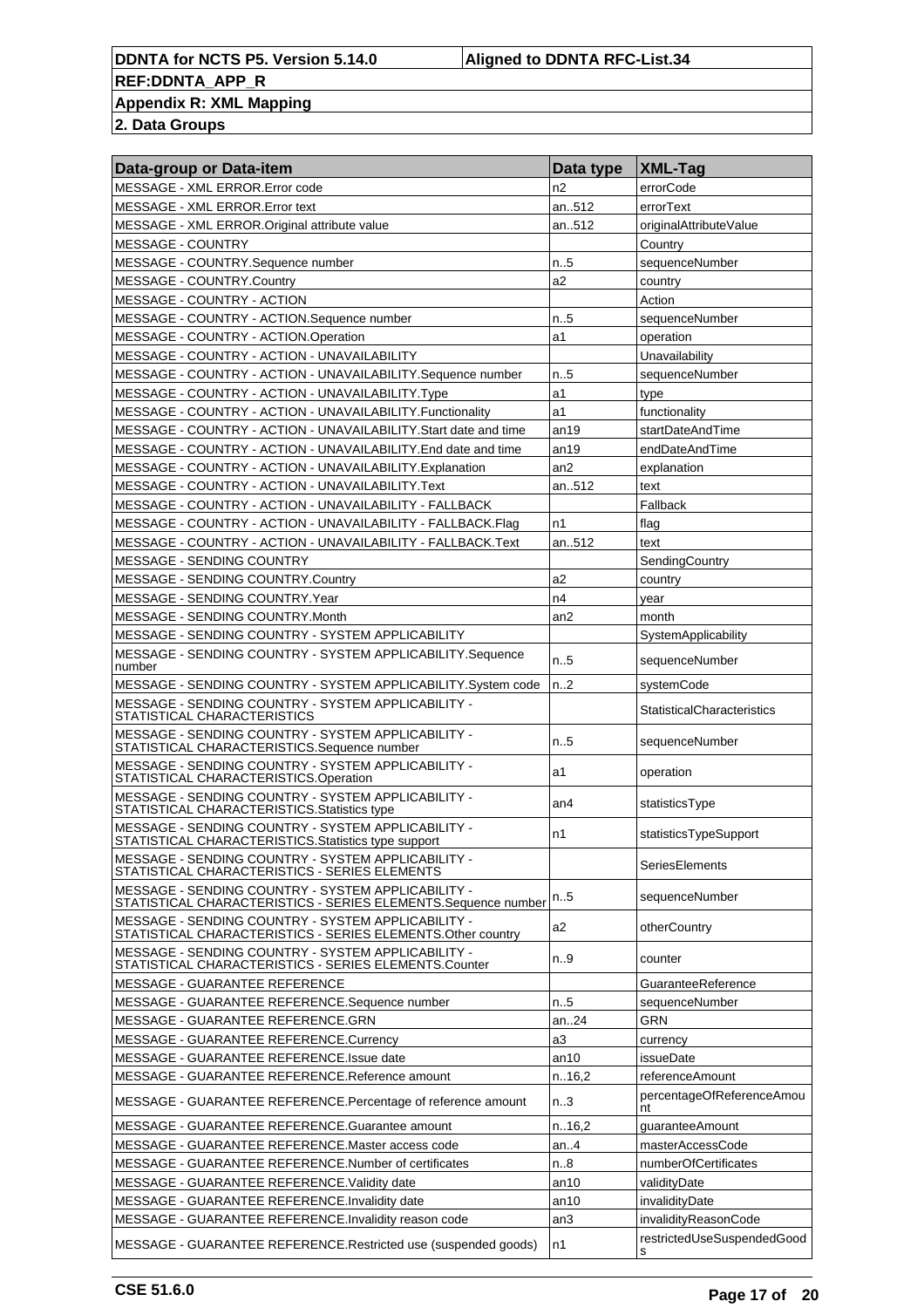**Appendix R: XML Mapping**

| MESSAGE - GUARANTEE REFERENCE.Liability liberation date<br>an10<br>liabilityLiberationDate<br>MESSAGE - GUARANTEE REFERENCE.Acceptance date and time<br>an19<br>acceptanceDateAndTime<br>MESSAGE - GUARANTEE REFERENCE.Guarantee type<br>an1<br>guaranteeType<br>MESSAGE - GUARANTEE REFERENCE.Guarantee monitoring code<br>n1<br>guaranteeMonitoringCode<br>MESSAGE - GUARANTEE REFERENCE. Invalidity reason text<br>an512<br>invalidityReasonText<br>InvalidGuaranteeReason<br>MESSAGE - GUARANTEE REFERENCE - INVALID GUARANTEE REASON<br>MESSAGE - GUARANTEE REFERENCE - INVALID GUARANTEE<br>an.3<br>code<br>REASON.Code<br>MESSAGE - GUARANTEE REFERENCE - INVALID GUARANTEE<br>an512<br>text<br>REASON.Text<br>MESSAGE - GUARANTEE REFERENCE.Access code<br>an.4<br>accessCode<br>MESSAGE - GUARANTEE REFERENCE - GUARANTEE QUERY<br>GuaranteeQuery<br>MESSAGE - GUARANTEE REFERENCE - GUARANTEE QUERY.Query<br>n1<br>queryIdentifier<br>identifier<br>MESSAGE - GUARANTEE REFERENCE - GUARANTEE QUERY.Period<br>periodFromDate<br>an10<br>from date<br>MESSAGE - GUARANTEE REFERENCE - GUARANTEE QUERY Period to<br>periodToDate<br>an10 |
|--------------------------------------------------------------------------------------------------------------------------------------------------------------------------------------------------------------------------------------------------------------------------------------------------------------------------------------------------------------------------------------------------------------------------------------------------------------------------------------------------------------------------------------------------------------------------------------------------------------------------------------------------------------------------------------------------------------------------------------------------------------------------------------------------------------------------------------------------------------------------------------------------------------------------------------------------------------------------------------------------------------------------------------------------------------------------------------------------------------------------------------------------|
|                                                                                                                                                                                                                                                                                                                                                                                                                                                                                                                                                                                                                                                                                                                                                                                                                                                                                                                                                                                                                                                                                                                                                  |
|                                                                                                                                                                                                                                                                                                                                                                                                                                                                                                                                                                                                                                                                                                                                                                                                                                                                                                                                                                                                                                                                                                                                                  |
|                                                                                                                                                                                                                                                                                                                                                                                                                                                                                                                                                                                                                                                                                                                                                                                                                                                                                                                                                                                                                                                                                                                                                  |
|                                                                                                                                                                                                                                                                                                                                                                                                                                                                                                                                                                                                                                                                                                                                                                                                                                                                                                                                                                                                                                                                                                                                                  |
|                                                                                                                                                                                                                                                                                                                                                                                                                                                                                                                                                                                                                                                                                                                                                                                                                                                                                                                                                                                                                                                                                                                                                  |
|                                                                                                                                                                                                                                                                                                                                                                                                                                                                                                                                                                                                                                                                                                                                                                                                                                                                                                                                                                                                                                                                                                                                                  |
|                                                                                                                                                                                                                                                                                                                                                                                                                                                                                                                                                                                                                                                                                                                                                                                                                                                                                                                                                                                                                                                                                                                                                  |
|                                                                                                                                                                                                                                                                                                                                                                                                                                                                                                                                                                                                                                                                                                                                                                                                                                                                                                                                                                                                                                                                                                                                                  |
|                                                                                                                                                                                                                                                                                                                                                                                                                                                                                                                                                                                                                                                                                                                                                                                                                                                                                                                                                                                                                                                                                                                                                  |
|                                                                                                                                                                                                                                                                                                                                                                                                                                                                                                                                                                                                                                                                                                                                                                                                                                                                                                                                                                                                                                                                                                                                                  |
|                                                                                                                                                                                                                                                                                                                                                                                                                                                                                                                                                                                                                                                                                                                                                                                                                                                                                                                                                                                                                                                                                                                                                  |
|                                                                                                                                                                                                                                                                                                                                                                                                                                                                                                                                                                                                                                                                                                                                                                                                                                                                                                                                                                                                                                                                                                                                                  |
| date                                                                                                                                                                                                                                                                                                                                                                                                                                                                                                                                                                                                                                                                                                                                                                                                                                                                                                                                                                                                                                                                                                                                             |
| MESSAGE - GUARANTEE REFERENCE - OWNER<br>Owner                                                                                                                                                                                                                                                                                                                                                                                                                                                                                                                                                                                                                                                                                                                                                                                                                                                                                                                                                                                                                                                                                                   |
| identificationNumber<br>MESSAGE - GUARANTEE REFERENCE - OWNER.Identification number<br>an17                                                                                                                                                                                                                                                                                                                                                                                                                                                                                                                                                                                                                                                                                                                                                                                                                                                                                                                                                                                                                                                      |
| an70<br>MESSAGE - GUARANTEE REFERENCE - OWNER.Name<br>name                                                                                                                                                                                                                                                                                                                                                                                                                                                                                                                                                                                                                                                                                                                                                                                                                                                                                                                                                                                                                                                                                       |
| Address<br>MESSAGE - GUARANTEE REFERENCE - OWNER - ADDRESS                                                                                                                                                                                                                                                                                                                                                                                                                                                                                                                                                                                                                                                                                                                                                                                                                                                                                                                                                                                                                                                                                       |
| MESSAGE - GUARANTEE REFERENCE - OWNER - ADDRESS.Street and<br>an.70<br>streetAndNumber<br>number                                                                                                                                                                                                                                                                                                                                                                                                                                                                                                                                                                                                                                                                                                                                                                                                                                                                                                                                                                                                                                                 |
| MESSAGE - GUARANTEE REFERENCE - OWNER - ADDRESS.Postcode<br>an17<br>postcode                                                                                                                                                                                                                                                                                                                                                                                                                                                                                                                                                                                                                                                                                                                                                                                                                                                                                                                                                                                                                                                                     |
| MESSAGE - GUARANTEE REFERENCE - OWNER - ADDRESS.City<br>an35<br>city                                                                                                                                                                                                                                                                                                                                                                                                                                                                                                                                                                                                                                                                                                                                                                                                                                                                                                                                                                                                                                                                             |
| MESSAGE - GUARANTEE REFERENCE - OWNER - ADDRESS.Country<br>a <sub>2</sub><br>country                                                                                                                                                                                                                                                                                                                                                                                                                                                                                                                                                                                                                                                                                                                                                                                                                                                                                                                                                                                                                                                             |
| MESSAGE - GUARANTEE REFERENCE - CUSTOMS OFFICE OF<br><b>CustomsOfficeOfGuarantee</b><br><b>GUARANTEE</b>                                                                                                                                                                                                                                                                                                                                                                                                                                                                                                                                                                                                                                                                                                                                                                                                                                                                                                                                                                                                                                         |
| MESSAGE - GUARANTEE REFERENCE - CUSTOMS OFFICE OF<br>an <sub>8</sub><br>referenceNumber<br>GUARANTEE.Reference number                                                                                                                                                                                                                                                                                                                                                                                                                                                                                                                                                                                                                                                                                                                                                                                                                                                                                                                                                                                                                            |
| MESSAGE - GUARANTEE REFERENCE - USAGE<br>Usage                                                                                                                                                                                                                                                                                                                                                                                                                                                                                                                                                                                                                                                                                                                                                                                                                                                                                                                                                                                                                                                                                                   |
| n.5<br>MESSAGE - GUARANTEE REFERENCE - USAGE.Sequence number<br>sequenceNumber                                                                                                                                                                                                                                                                                                                                                                                                                                                                                                                                                                                                                                                                                                                                                                                                                                                                                                                                                                                                                                                                   |
| MESSAGE - GUARANTEE REFERENCE - USAGE.MRN<br>an18<br><b>MRN</b>                                                                                                                                                                                                                                                                                                                                                                                                                                                                                                                                                                                                                                                                                                                                                                                                                                                                                                                                                                                                                                                                                  |
| n.16,2<br>coveredAmount<br>MESSAGE - GUARANTEE REFERENCE - USAGE.Covered amount                                                                                                                                                                                                                                                                                                                                                                                                                                                                                                                                                                                                                                                                                                                                                                                                                                                                                                                                                                                                                                                                  |
| a <sub>3</sub><br>MESSAGE - GUARANTEE REFERENCE - USAGE.Currency<br>currency                                                                                                                                                                                                                                                                                                                                                                                                                                                                                                                                                                                                                                                                                                                                                                                                                                                                                                                                                                                                                                                                     |
| MESSAGE - GUARANTEE REFERENCE - USAGE.Lock date<br>an10<br>lockDate                                                                                                                                                                                                                                                                                                                                                                                                                                                                                                                                                                                                                                                                                                                                                                                                                                                                                                                                                                                                                                                                              |
| MESSAGE - GUARANTEE REFERENCE - USAGE.Arrival date and time<br>an19<br>arrivalDateAndTime                                                                                                                                                                                                                                                                                                                                                                                                                                                                                                                                                                                                                                                                                                                                                                                                                                                                                                                                                                                                                                                        |
| MESSAGE - GUARANTEE REFERENCE - USAGE.Release date<br>an10<br>releaseDate                                                                                                                                                                                                                                                                                                                                                                                                                                                                                                                                                                                                                                                                                                                                                                                                                                                                                                                                                                                                                                                                        |
| MESSAGE - GUARANTEE REFERENCE - EXPOSURE<br>Exposure                                                                                                                                                                                                                                                                                                                                                                                                                                                                                                                                                                                                                                                                                                                                                                                                                                                                                                                                                                                                                                                                                             |
| MESSAGE - GUARANTEE REFERENCE - EXPOSURE.Exposure<br>n.16,2<br>exposure                                                                                                                                                                                                                                                                                                                                                                                                                                                                                                                                                                                                                                                                                                                                                                                                                                                                                                                                                                                                                                                                          |
| MESSAGE - GUARANTEE REFERENCE - EXPOSURE.Exposure counter<br>n.8<br>exposureCounter                                                                                                                                                                                                                                                                                                                                                                                                                                                                                                                                                                                                                                                                                                                                                                                                                                                                                                                                                                                                                                                              |
| MESSAGE - GUARANTEE REFERENCE - EXPOSURE.Balance<br>n.16,2<br>balance                                                                                                                                                                                                                                                                                                                                                                                                                                                                                                                                                                                                                                                                                                                                                                                                                                                                                                                                                                                                                                                                            |
| a <sub>3</sub><br>MESSAGE - GUARANTEE REFERENCE - EXPOSURE.Currency<br>currency                                                                                                                                                                                                                                                                                                                                                                                                                                                                                                                                                                                                                                                                                                                                                                                                                                                                                                                                                                                                                                                                  |
| MESSAGE - GUARANTEE REFERENCE - GUARANTOR<br>Guarantor<br>MESSAGE - GUARANTEE REFERENCE - GUARANTOR.Identification<br>an.17<br>identificationNumber                                                                                                                                                                                                                                                                                                                                                                                                                                                                                                                                                                                                                                                                                                                                                                                                                                                                                                                                                                                              |
| number<br>MESSAGE - GUARANTEE REFERENCE - GUARANTOR.Name<br>an.70                                                                                                                                                                                                                                                                                                                                                                                                                                                                                                                                                                                                                                                                                                                                                                                                                                                                                                                                                                                                                                                                                |
| name<br>MESSAGE - GUARANTEE REFERENCE - GUARANTOR - ADDRESS<br>Address                                                                                                                                                                                                                                                                                                                                                                                                                                                                                                                                                                                                                                                                                                                                                                                                                                                                                                                                                                                                                                                                           |
| MESSAGE - GUARANTEE REFERENCE - GUARANTOR - ADDRESS.Street<br>an70<br>streetAndNumber                                                                                                                                                                                                                                                                                                                                                                                                                                                                                                                                                                                                                                                                                                                                                                                                                                                                                                                                                                                                                                                            |
| and number<br>MESSAGE - GUARANTEE REFERENCE - GUARANTOR -<br>an17<br>postcode                                                                                                                                                                                                                                                                                                                                                                                                                                                                                                                                                                                                                                                                                                                                                                                                                                                                                                                                                                                                                                                                    |
| ADDRESS.Postcode<br>an35<br>MESSAGE - GUARANTEE REFERENCE - GUARANTOR - ADDRESS.City<br>city                                                                                                                                                                                                                                                                                                                                                                                                                                                                                                                                                                                                                                                                                                                                                                                                                                                                                                                                                                                                                                                     |
| MESSAGE - GUARANTEE REFERENCE - GUARANTOR -<br>a <sub>2</sub><br>country<br>ADDRESS.Country                                                                                                                                                                                                                                                                                                                                                                                                                                                                                                                                                                                                                                                                                                                                                                                                                                                                                                                                                                                                                                                      |
| MESSAGE - GUARANTEE REFERENCE - GUARANTOR - CONTACT<br>ContactPerson                                                                                                                                                                                                                                                                                                                                                                                                                                                                                                                                                                                                                                                                                                                                                                                                                                                                                                                                                                                                                                                                             |
| <b>PERSON</b><br>MESSAGE - GUARANTEE REFERENCE - GUARANTOR - CONTACT<br>an70<br>name                                                                                                                                                                                                                                                                                                                                                                                                                                                                                                                                                                                                                                                                                                                                                                                                                                                                                                                                                                                                                                                             |
| PERSON.Name<br>MESSAGE - GUARANTEE REFERENCE - GUARANTOR - CONTACT<br>an.35<br>phoneNumber<br>PERSON.Phone number                                                                                                                                                                                                                                                                                                                                                                                                                                                                                                                                                                                                                                                                                                                                                                                                                                                                                                                                                                                                                                |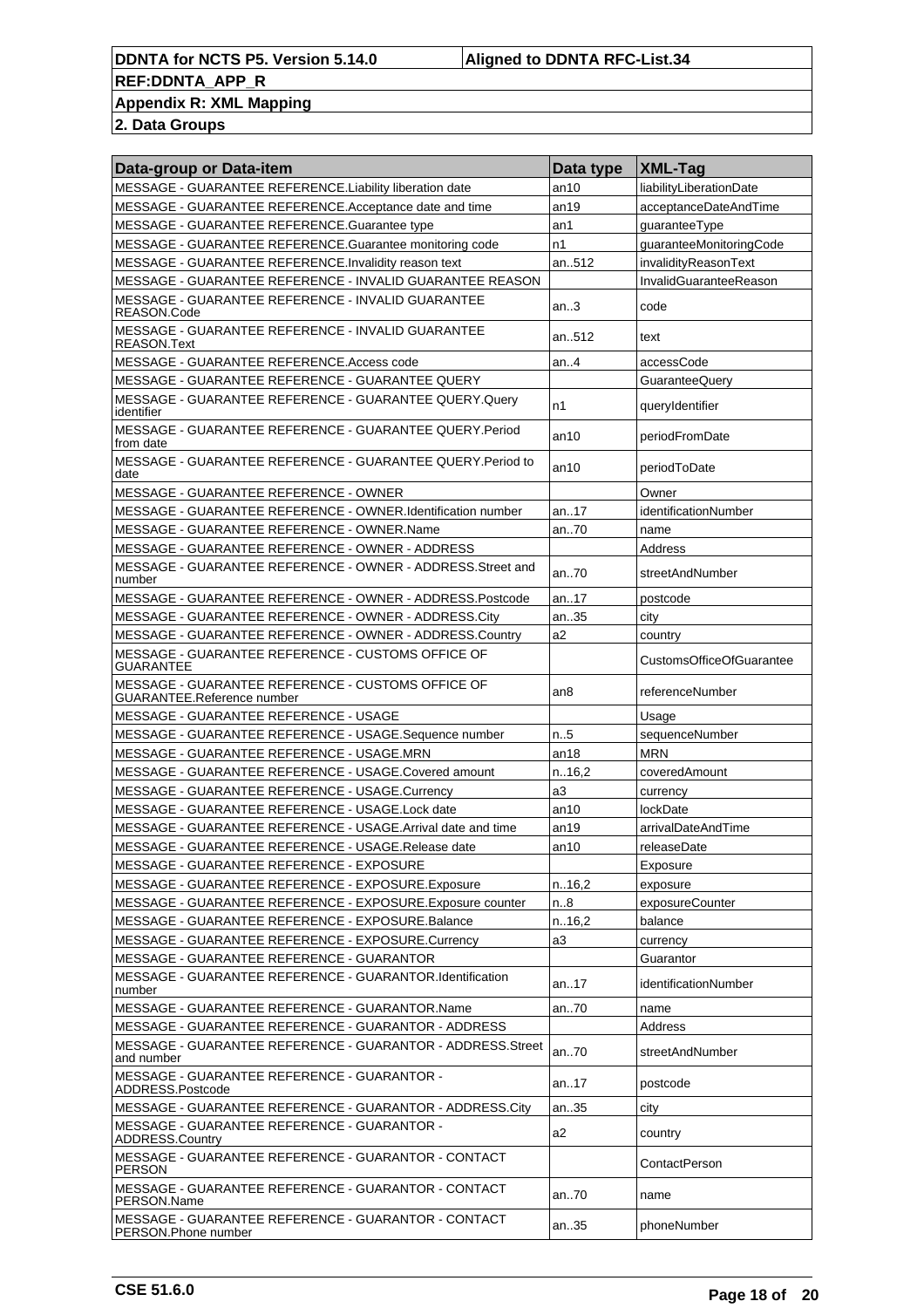### **Appendix R: XML Mapping**

| Data-group or Data-item                                                                                               | Data type       | <b>XML-Tag</b>                     |
|-----------------------------------------------------------------------------------------------------------------------|-----------------|------------------------------------|
| MESSAGE - GUARANTEE REFERENCE - GUARANTOR - CONTACT<br>PERSON.E-mail address                                          | an256           | eMailAddress                       |
| MESSAGE - GUARANTEE REFERENCE.TIR Carnet                                                                              | n1              | <b>TIRCarnet</b>                   |
| MESSAGE - GUARANTEE REFERENCE - COMPREHENSIVE GUARANTEE                                                               |                 | ComprehensiveGuarantee             |
| MESSAGE - GUARANTEE REFERENCE - COMPREHENSIVE<br>GUARANTEE.Reference amount                                           | n16,2           | referenceAmount                    |
| MESSAGE - GUARANTEE REFERENCE - COMPREHENSIVE<br>GUARANTEE.Percentage of reference amount                             | n.3             | percentageOfReferenceAmou<br>nt    |
| MESSAGE - GUARANTEE REFERENCE - COMPREHENSIVE<br>GUARANTEE.Guarantee amount                                           | n.16.2          | guaranteeAmount                    |
| MESSAGE - GUARANTEE REFERENCE - COMPREHENSIVE<br>GUARANTEE.Currency                                                   | a3              | currency                           |
| MESSAGE - GUARANTEE REFERENCE - COMPREHENSIVE<br><b>GUARANTEE.Number of certificates</b>                              | n.8             | numberOfCertificates               |
| MESSAGE - GUARANTEE REFERENCE - COMPREHENSIVE<br><b>GUARANTEE. Validity start date</b>                                | an10            | validityStartDate                  |
| MESSAGE - GUARANTEE REFERENCE - COMPREHENSIVE<br><b>GUARANTEE. Validity end date</b>                                  | an10            | validityEndDate                    |
| MESSAGE - GUARANTEE REFERENCE - COMPREHENSIVE<br>GUARANTEE.Invalidity reason code                                     | an3             | invalidityReasonCode               |
| MESSAGE - GUARANTEE REFERENCE - COMPREHENSIVE<br><b>GUARANTEE.Invalidity reason text</b>                              | an512           | invalidityReasonText               |
| MESSAGE - GUARANTEE REFERENCE - COMPREHENSIVE<br><b>GUARANTEE.Liability liberation date</b>                           | an10            | liabilityLiberationDate            |
| MESSAGE - GUARANTEE REFERENCE - COMPREHENSIVE<br>GUARANTEE.Restricted use for suspended goods                         | n1              | restrictedUseForSuspendedG<br>oods |
| MESSAGE - GUARANTEE REFERENCE - COMPREHENSIVE GUARANTEE<br>- VALIDITY LIMITATION                                      |                 | ValidityLimitation                 |
| MESSAGE - GUARANTEE REFERENCE - COMPREHENSIVE GUARANTEE<br>- VALIDITY LIMITATION.Sequence number                      | n.5             | sequenceNumber                     |
| MESSAGE - GUARANTEE REFERENCE - COMPREHENSIVE GUARANTEE<br>- VALIDITY LIMITATION.Guarantee not valid in               | a2              | guaranteeNotValidIn                |
| MESSAGE - GUARANTEE REFERENCE - INDIVIDUAL GUARANTEE BY<br>GUARANTOR                                                  |                 | IndividualGuaranteeByGuaran<br>tor |
| MESSAGE - GUARANTEE REFERENCE - INDIVIDUAL GUARANTEE BY<br><b>GUARANTOR.Guarantee amount</b>                          | n16,2           | guaranteeAmount                    |
| MESSAGE - GUARANTEE REFERENCE - INDIVIDUAL GUARANTEE BY<br><b>GUARANTOR.Currency</b>                                  | a3              | currency                           |
| MESSAGE - GUARANTEE REFERENCE - INDIVIDUAL GUARANTEE BY<br><b>GUARANTOR - CUSTOMS OFFICE OF DEPARTURE</b>             |                 | <b>CustomsOfficeOfDeparture</b>    |
| MESSAGE - GUARANTEE REFERENCE - INDIVIDUAL GUARANTEE BY<br>GUARANTOR - CUSTOMS OFFICE OF DEPARTURE.Reference number   | an8             | referenceNumber                    |
| MESSAGE - GUARANTEE REFERENCE - INDIVIDUAL GUARANTEE BY<br><b>GUARANTOR - CUSTOMS OFFICE OF DESTINATION</b>           |                 | <b>CustomsOfficeOfDestination</b>  |
| MESSAGE - GUARANTEE REFERENCE - INDIVIDUAL GUARANTEE BY<br>GUARANTOR - CUSTOMS OFFICE OF DESTINATION.Reference number | an <sub>8</sub> | referenceNumber                    |
| MESSAGE - GUARANTEE REFERENCE - INDIVIDUAL GUARANTEE<br>VOUCHER                                                       |                 | IndividualGuaranteeVoucher         |
| MESSAGE - GUARANTEE REFERENCE - INDIVIDUAL GUARANTEE<br><b>VOUCHER.Issue date</b>                                     | an10            | issueDate                          |
| MESSAGE - GUARANTEE REFERENCE - INDIVIDUAL GUARANTEE<br><b>VOUCHER.Expiry date</b>                                    | an10            | expiryDate                         |
| MESSAGE - GUARANTEE REFERENCE - INDIVIDUAL GUARANTEE<br>VOUCHER.Copy given                                            | n1              | copyGiven                          |
| MESSAGE - GUARANTEE REFERENCE - INDIVIDUAL GUARANTEE<br><b>VOUCHER.TIR Carnet</b>                                     | n1              | TIRCarnet                          |
| MESSAGE - GUARANTEE REFERENCE - INDIVIDUAL GUARANTEE<br>VOUCHER. Voucher amount                                       | n.16,2          | voucherAmount                      |
| MESSAGE - GUARANTEE REFERENCE - INDIVIDUAL GUARANTEE<br>VOUCHER.Currency                                              | a3              | currency                           |
| MESSAGE - GUARANTEE REFERENCE - ACCESS CODE                                                                           |                 | AccessCode                         |
| MESSAGE - GUARANTEE REFERENCE - ACCESS CODE.Access code                                                               | an. $.4$        | accessCode                         |
| MESSAGE - GUARANTEE REFERENCE - ACCESS CODE.Access code<br>current                                                    | an. $.4$        | accessCodeCurrent                  |
| MESSAGE - GUARANTEE REFERENCE - ACCESS CODE.Access code new                                                           | an4             | accessCodeNew                      |
| MESSAGE - GUARANTEE REFERENCE. Expiry date                                                                            | an10            | expiryDate                         |
| MESSAGE - GUARANTEE REFERENCE.Copy given                                                                              | n1              | copyGiven                          |
| MESSAGE - GUARANTEE REFERENCE. Voucher amount                                                                         | n.16,2          | voucherAmount                      |